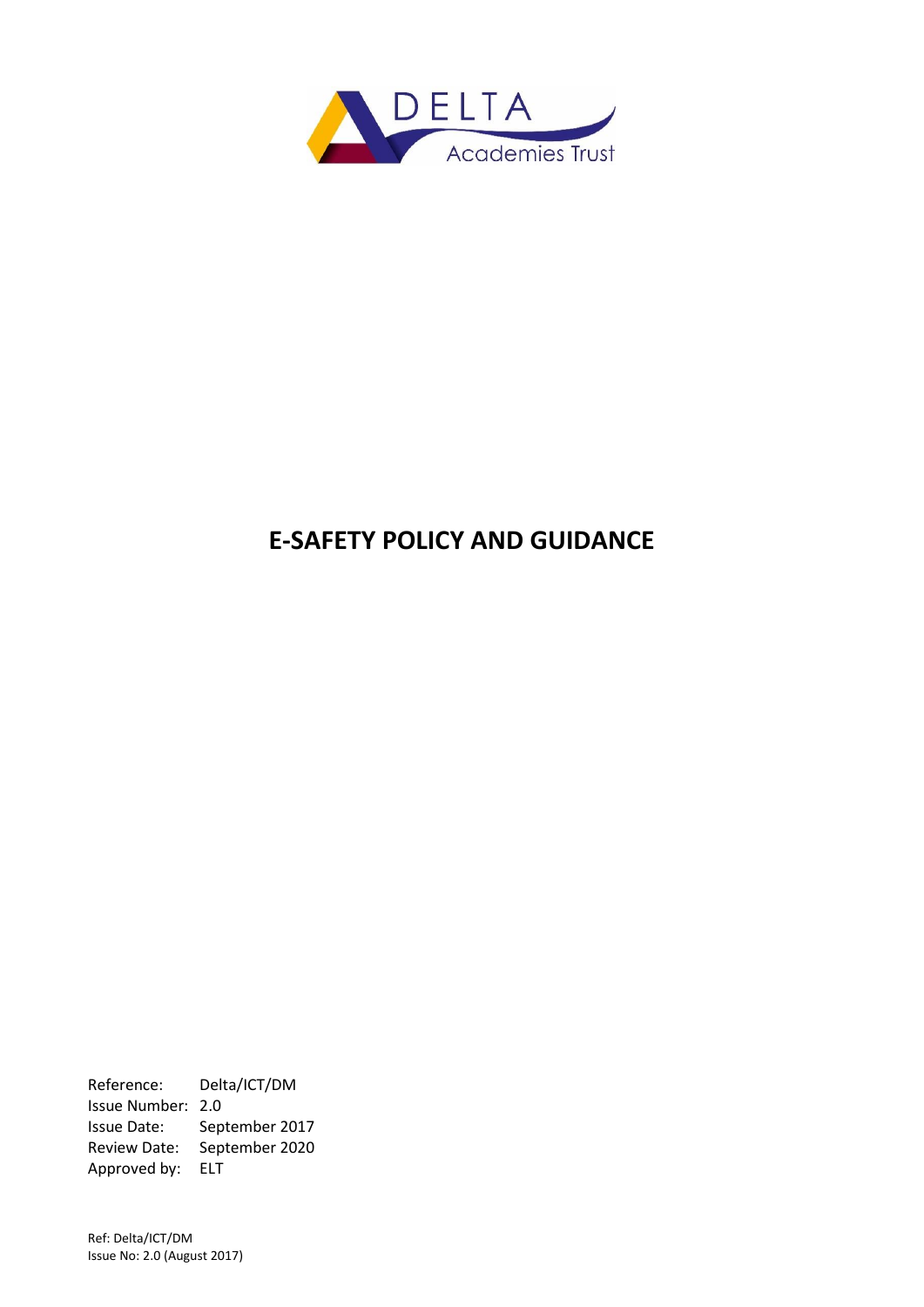# **CONTENTS**

| 1.  |                                                                                  |  |
|-----|----------------------------------------------------------------------------------|--|
| 2.  |                                                                                  |  |
| 3.  |                                                                                  |  |
| 4.  |                                                                                  |  |
| 5.  |                                                                                  |  |
| 6.  |                                                                                  |  |
| 7.  |                                                                                  |  |
| 8.  |                                                                                  |  |
| 9.  |                                                                                  |  |
|     |                                                                                  |  |
|     |                                                                                  |  |
| 12. |                                                                                  |  |
| 13. |                                                                                  |  |
|     |                                                                                  |  |
|     |                                                                                  |  |
|     |                                                                                  |  |
|     |                                                                                  |  |
|     |                                                                                  |  |
|     |                                                                                  |  |
|     | APPENDIX 1 - ACCETPABLE USE AGREEMENT: DELTA STAFF, EAB MEMBERS AND VISITORS  11 |  |
|     |                                                                                  |  |
|     |                                                                                  |  |
|     |                                                                                  |  |
|     |                                                                                  |  |
|     |                                                                                  |  |
|     |                                                                                  |  |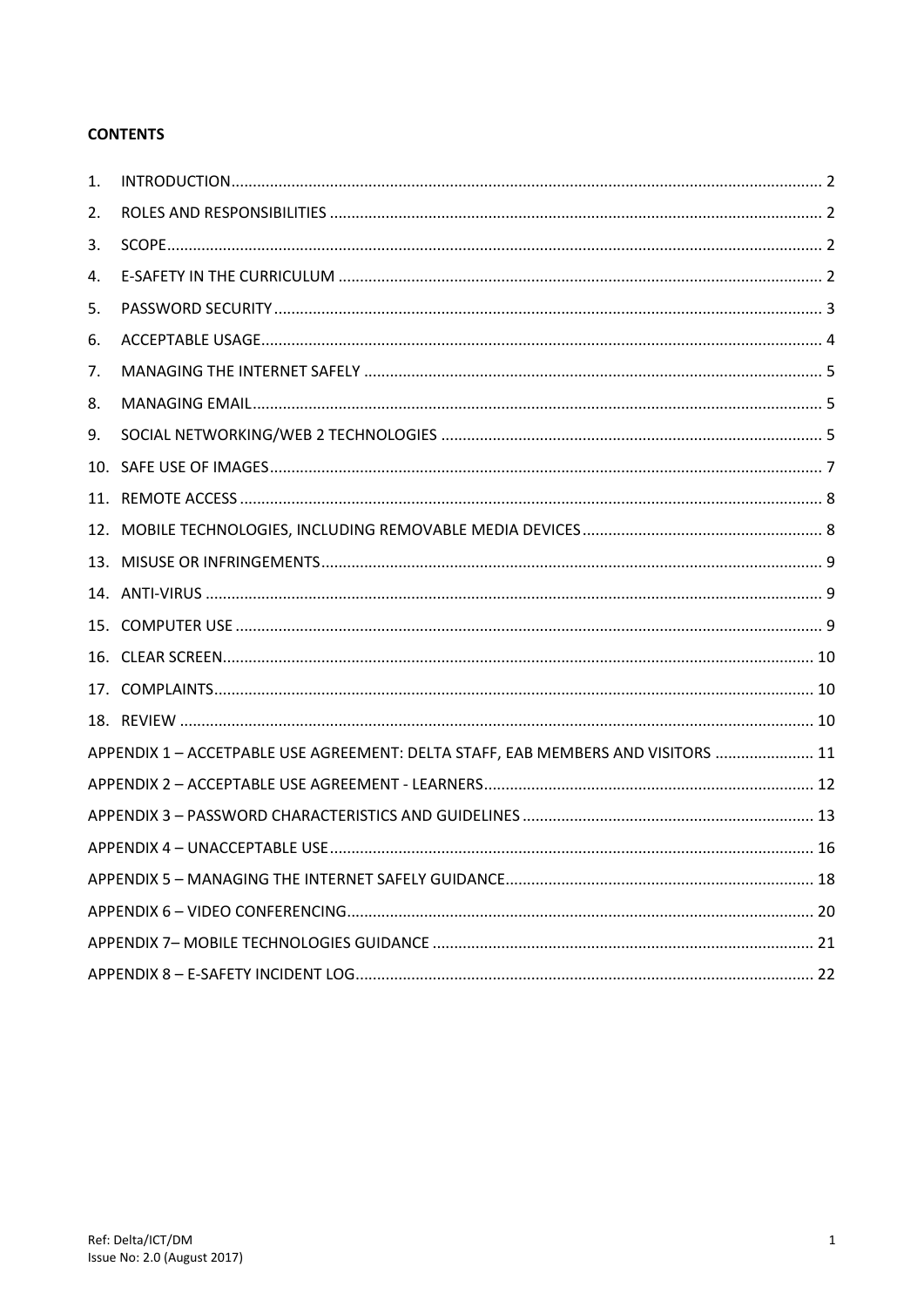#### **DELTA ACADEMIES TRUST**

## **E-SAFETY POLICY AND GUIDANCE**

# <span id="page-2-0"></span>1. **INTRODUCTION**

Delta Academies Trust's (Delta) intention in publishing an e-Safety Policy is not to impose restrictions that are contrary to Delta's established culture of openness, trust and integrity. This policy, supported by the acceptable use agreements for staff, EAB Members, visitors and learners is designed to protect the interests and safety of the whole Delta community. All users need to be aware of the range of risks associated with the use of ICT and related technologies.

# <span id="page-2-1"></span>2. **ROLES AND RESPONSIBILITIES**

- 2.1 The Principal and EAB Members are responsible for ensuring that the policy and associated practices are embedded and monitored in Academies. Executive Leadership Team members are responsible for the implementation of this policy in the Core Improvement Team.
- 2.2 The Principal may nominate an e-safety coordinator. If no e-safety coordinator is nominated, the Principal will be deemed to be responsible for e-safety in their Academy.
- 2.3 All elements of this policy apply to Directors, EAB Members, employees, contractors, consultants, and other workers at Delta, including all personnel affiliated with third parties. It also applies to members of the public who use or connect to Delta equipment. This policy applies to all equipment that is owned or leased by Delta and the use of other devices to access the Delta network.
- 2.4 Any employee found to have violated any aspect of this policy and guidance may be subject to disciplinary action under Delta's Disciplinary Procedure, up to and including termination of employment. All staff will be asked to sign an acceptable Use agreement as part of their induction process - please see **Appendix 1**.

#### <span id="page-2-2"></span>3. **SCOPE**

- 3.1 This policy and guidance applies to both fixed and mobile internet technologies provided by Delta or an Academy (such as PCs, laptops, personal digital assistants (PDAs), tablets, webcams, whiteboards, voting systems, digital video equipment, etc) and technologies owned by students and staff, but brought onto Academy premises (such as laptops, mobile phones, camera phones, PDAs and portable media players, etc).
- 3.2 These technologies are to be used for business purposes in serving the interests of our learners and staff in the course of normal operations.

# <span id="page-2-3"></span>4. **E-SAFETY IN THE CURRICULUM**

- 4.1 Delta has a framework for teaching internet skills in ICT/ PHSE lessons.
- 4.2 Delta provides opportunities within a range of curriculum areas to teach about e-Safety.
- 4.3 Educating students on the dangers of technologies that may be encountered outside Delta is carried out informally when opportunities arise and formally as part of the e-Safety curriculum.
- 4.4 Students are made aware of the relevant legislation when using the internet such as data protection and intellectual property, which may limit what they want to do but also serves to protect them.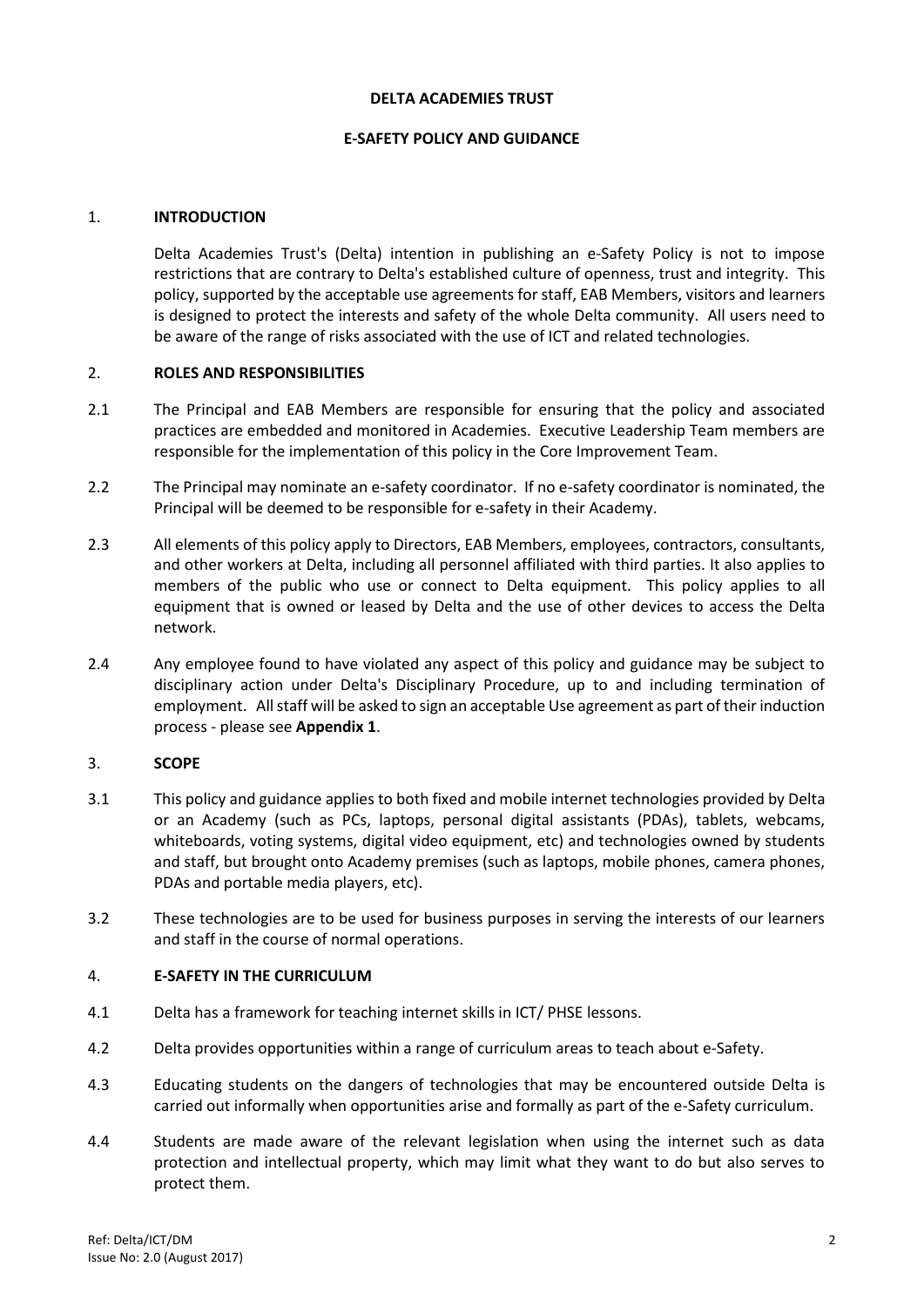- 4.5 Students are taught about copyright and respecting other people's information, images, etc. through discussion, modelling and activities.
- 4.6 Students are made aware of the impact of online bullying and of how to seek help if they are affected by these issues. Students are also made aware of where to seek advice or help if they experience problems when using the internet and related technologies ie Learning Mentors parent/carer, teacher/ trusted staff member, or an organisation such as Childline/Child Exploitation and Online Protection (CEOP) report abuse button.
- 4.7 Students are taught to evaluate materials critically and to learn good searching skills through cross curricular teacher models, discussions and via the ICT curriculum

#### 4.8 **Students with Additional Needs**

- 4.8.1 Delta endeavours to ensure that each Academy creates a consistent message with parents of all students. However, staff are aware that some students may require additional teaching including reminders, prompts and further explanation to reinforce their existing knowledge and understanding of e-Safety issues.
- 4.8.2 Where a pupil has additional needs in respect of social understanding, careful consideration should be given to group interactions when raising awareness of e-Safety. Internet activities must be planned and well managed for these children and young people.

#### 4.9 **Parental Involvement**

- 4.10 Parents/ carers are asked to read through and sign acceptable use agreements on behalf of their child on admission to the Academy. Please see **Appendix 2**.
- 4.11 Parents/ carers are required to make a decision as to whether they consent to images of their child being taken/ used in the public domain (eg on an Academy website). Please see **section 10**.
- 4.12 The Academy disseminates information to parents relating to e-Safety where appropriate in the form of:
	- 4.12.1 Information and celebration evenings;
	- 4.12.2 Posters;
	- 4.12.3 Website/ Learning Platform postings;
	- 4.12.4 Newsletter items; and
	- 4.12.5 Learning platform training.

#### <span id="page-3-0"></span>5. **PASSWORD SECURITY**

All users are responsible for implementing password security in all aspects of creating, protecting and managing passwords. Passwords for Delta systems must be created and managed in accordance with this policy. See **Appendix 3** for guidance.

#### 5.1 **Password Disclosure**

- 5.1.1 Users must not disclose their passwords to anyone.
- 5.1.2 Users must not write their passwords down under any circumstances.
- 5.1.3 Unauthorised password disclosure is deemed a serious security matter and may be dealt with under Delta's Disciplinary Procedure, up to and including termination of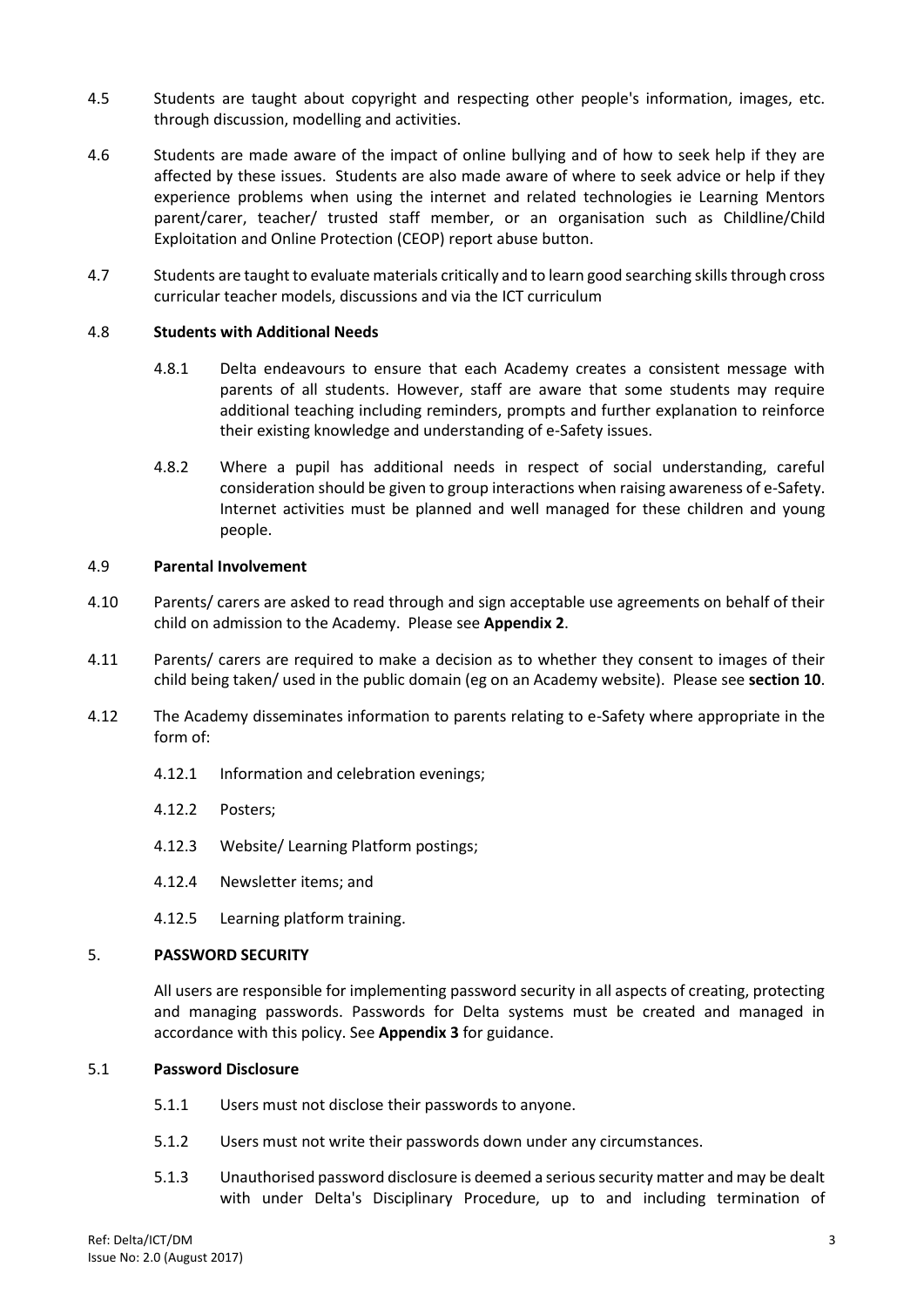employment.

## 5.2 **Shared Passwords**

- 5.2.1 There may be rare occasions when it is necessary to share a common password between more than one user, if having individual usernames and passwords is operationally unacceptable, such as where the sharing of equipment is required, and the logout and login times required to swap users are unacceptable.
- 5.2.2 Any such arrangement **must** be authorised by the Departmental Head or Line Manager.
- 5.2.3 All access to line of business applications, including email, will be gained through the use of individual logins which will have to be entered by each user independently.

# 5.3 **Data Security**

- 5.3.1 The accessing of Academy data is something that Delta takes very seriously.
- 5.3.2 Any data shared with an external body must be subject to a data sharing agreement approved by the Data Protection Officer via  $dp@deltatrust.org.uk$ .
- 5.3.3 Staff must be made aware of their responsibilities when accessing Academy data.
- 5.3.4 They **must not**:
	- 5.3.4.1 access data outside of Academy, except when entering assessment data;
	- 5.3.4.2 take copies of the data;
	- 5.3.4.3 allow others to view the data;
	- 5.3.4.4 Edit the data unless specifically requested to do so by the Principal and/ or the Education Advisory Body;
	- 5.3.4.5 Leave SIMS open for students to view;
	- 5.3.4.6 Leave their workstations unlocked when leaving the classroom;
	- 5.3.4.7 Allow a student to use the classroom PC; and
	- 5.3.4.8 Share staff passwords or store passwords insecurely.

# <span id="page-4-0"></span>6. **ACCEPTABLE USAGE**

Effective security is a team effort involving the participation and support of every Delta employee and affiliate who deals with information and/or information systems. It is the responsibility of every computer user to know these guidelines, and to conduct their activities accordingly.

#### 6.1 **General Use and Ownership**

- 6.1.1 While the Delta Core Information Technology Services team (CITS) wishes to provide a reasonable level of privacy, users should be aware that the data or emails they create on the corporate systems remain the property of Delta. Because of the need to protect the Delta network, management cannot guarantee the confidentiality of information stored on any network device belonging to Delta.
- 6.1.2 Employees are responsible for exercising good judgment regarding the reasonableness of personal use. If there is any uncertainty, employees should consult their supervisor or manager.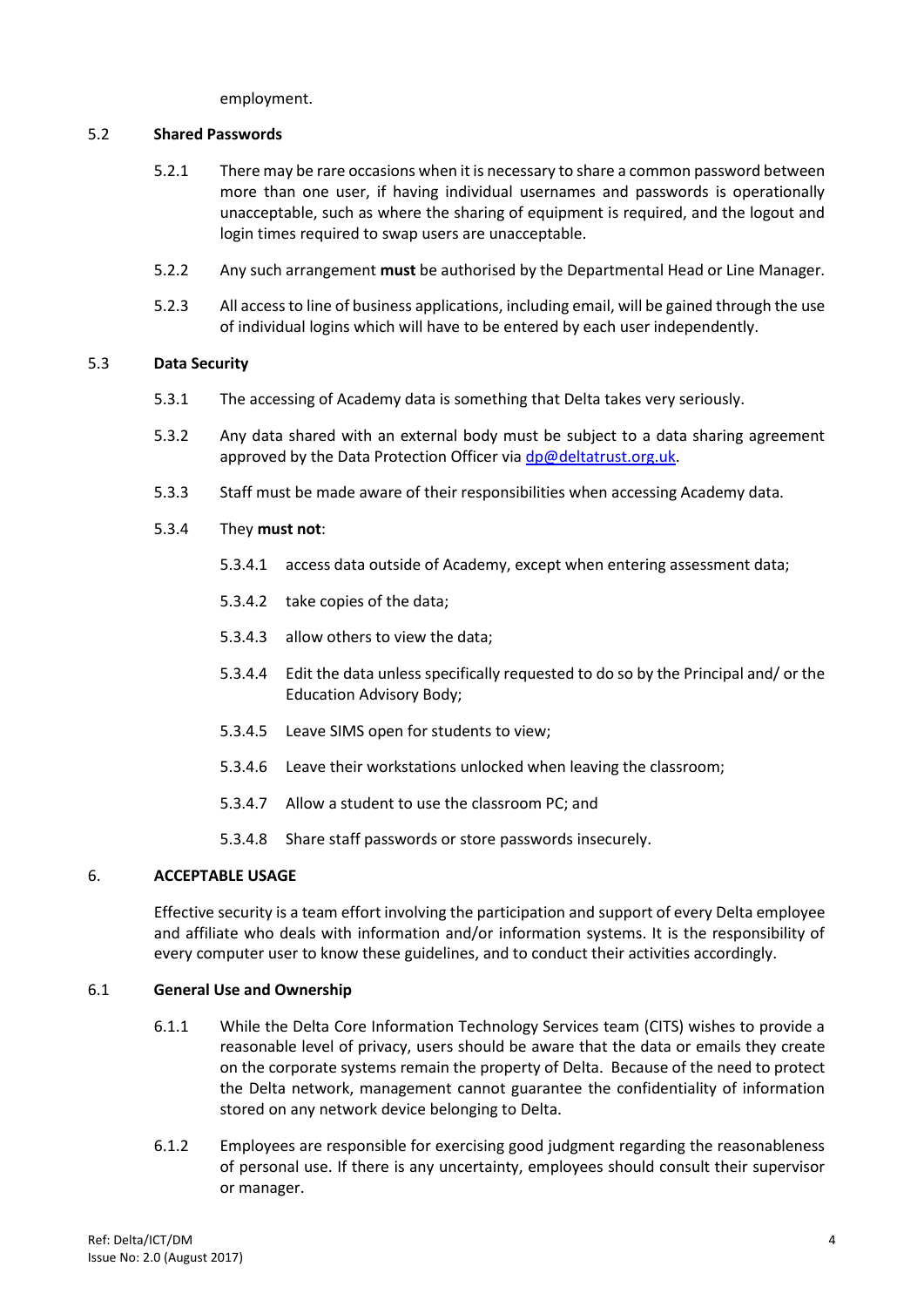- 6.1.3 Any information that users consider sensitive or vulnerable must be encrypted. For guidelines on encrypting your information contact CITS.
- 6.1.4 For security and network maintenance purposes, authorised individuals within Delta may monitor equipment, systems and network traffic at any time.
- 6.1.5 Delta reserves the right to audit networks and systems on a periodic basis.

## 6.2 **Unacceptable Use**

The activities listed in **Appendix 4** are prohibited.

## <span id="page-5-0"></span>7. **MANAGING THE INTERNET SAFELY**

- 7.1 Delta monitors Internet use from all computers and devices connected to the corporate network. For all traffic, the monitoring system must record the source IP Address, the date, the time, the protocol, and the destination site or server. Where possible, the system should record the User ID of the person or account initiating the traffic. Internet Use records must be preserved for one hundred and eighty 180 days.
- 7.2 Core Information Technology Services (CITS) members may access all reports and data if necessary to respond to a security incident. Internet Use reports that identify specific users, sites, teams, or devices will only be made available to associates outside the CITS upon written or email request to CITS from a Human Resources Representative. Further guidance on managing the internet safely is provided in **Appendix 5**

#### <span id="page-5-1"></span>8. **MANAGING EMAIL**

The Delta email system must not to be used for the creation or distribution of any disruptive or offensive messages, including offensive comments about race, gender, hair colour, disabilities, age, sexual orientation, pornography, religious beliefs and practice, political beliefs, or national origin. Employees who receive any emails with this content from any Delta employee should report the matter to their Line Manager immediately. Any breach of this eSafety policy may be dealt with under Delta's Disciplinary Procedure, up to and including termination of employment.

#### 8.1 **Personal Use**

Using a reasonable amount of School Partnership Trust resources for personal emails is acceptable, but non-work related email must be saved in a separate folder from work related email. Sending chain letters or joke emails from a Delta email account is prohibited. Virus or other malware warnings and mass mailings from Delta accounts must be approved by CITS before sending

# 8.2 **Monitoring**

Delta employees shall have no expectation of privacy in anything they store, send or receive on the company's email system. Delta may monitor messages without prior notice. Delta is not obliged to monitor email messages.

# 8.3 **Email Forwarding Policy**

Delta employees are provided with a Delta email account. Employees are not permitted to use personal email accounts for Delta business. Unless approved by an employee's Line Manager, Delta email will not be automatically forwarded to an external email address.

#### <span id="page-5-2"></span>9. **SOCIAL NETWORKING/WEB 2 TECHNOLOGIES**

9.1 Delta does not discourage staff and students from using such services in their own time. However,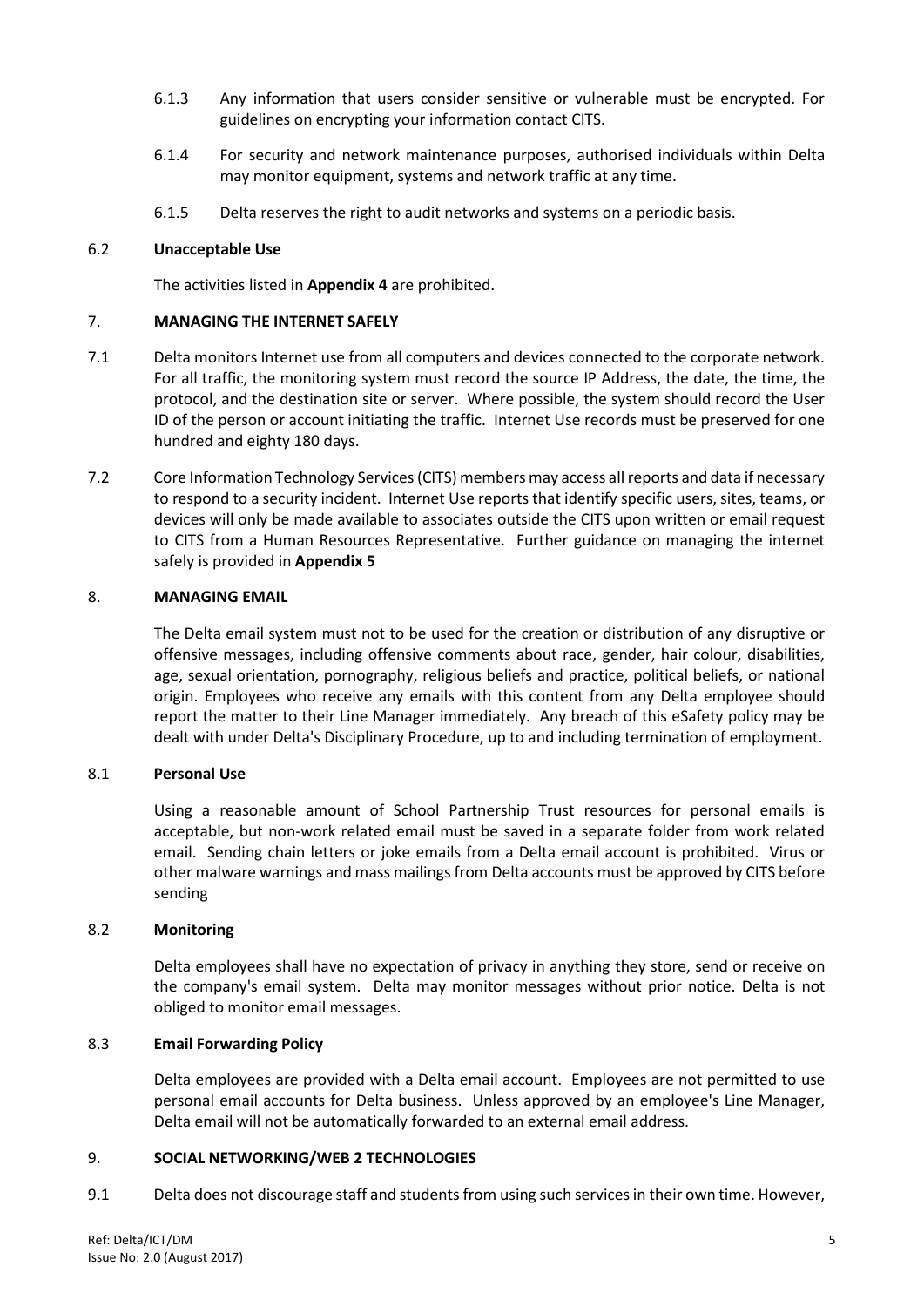all should be aware that Delta will take seriously any occasions where the services are used inappropriately. If online bullying or harassment is found to have taken place, these will be dealt with in accordance with the Delta Harassment and Bullying policy.

- 9.2 It is important to recognise that there are also issues regarding the appropriateness of some content, contact, culture and commercialism. To this end, we encourage staff and students to think carefully about the way that information can be added and removed by all users, including themselves, from these sites. Additional guidance for both staff and students is included in **Appendix 5**.
- 9.3 Any serious misuse of Social Networking sites will be dealt with in accordance with the Delta Disciplinary policy.
- 9.4 Guidance is provided below in respect of Facebook and Twitter. The same principles should be applied to other social networking sites such as WhatsApp and Snapchat. This list is not exhaustive.

#### 9.5 **Facebook**

- 9.5.1 Delta Academies are not permitted to have Facebook accounts.
- 9.5.2 Staff may use Facebook in their own time using their own IT assets. However:
	- 9.5.2.1 under no circumstances should pupils or ex-pupils under the age of 18 be accepted as a friend. Failure to follow this will result in disciplinary action being taken. If a child requests a member of staff as a friend then the child's parents must be informed;
	- 9.5.2.2 staff are asked to use extreme caution if a parent makes contact through Facebook. In the event of communicating with a parent or adult associated with a child who attends the school, an employee must not make any comments about students, staff or parents;
	- 9.5.2.3 any statements or status remarks must not contain any comments about Delta, the Academy, staff, parents or students;
	- 9.5.2.4 teaching Staff should not use Delta equipment to access social networking sites as part of their work unless prior permission has been granted by their Line Manager.

#### 9.6 **Twitter**

Delta Academies may use Twitter social networking as method of communication with stakeholders. This communication is permitted by Delta providing it adheres to the following guidelines:

- 9.6.1 The Principal is responsible for the content of the Academy Twitter feed.
- 9.6.2 The Twitter feed must be used for Academy business only. The content must be appropriate and considered.
- 9.6.3 Access to an Academy Twitter account will be managed by the Principal with an authorised user list available to Delta on request.
- 9.6.4 An administration account for all Academy Twitter feeds must be submitted to Delta CITS upon request.
- 9.6.5 Inappropriate content posted via Twitter will result of suspension of the account and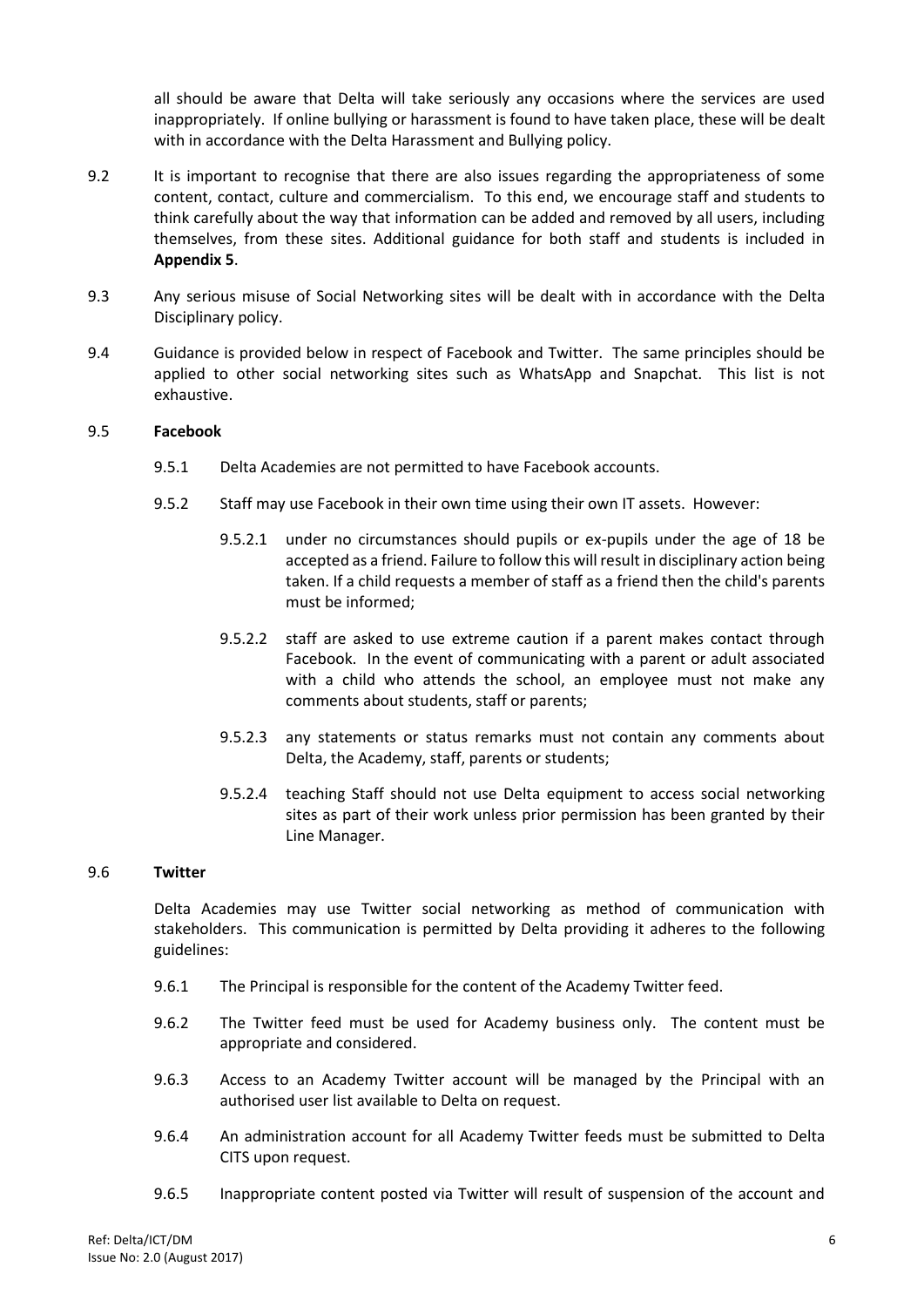control of the account will be taken by Delta CITS.

#### <span id="page-7-0"></span>10. **SAFE USE OF IMAGES**

- 10.1 Digital images are easy to capture, reproduce and publish and also to misuse. It is not always appropriate to take or store images of any member of the Academy community or public, without first seeking consent and considering the images for appropriateness.
- 10.2 With the written consent of parents (on behalf of students) and staff, Academies may permit the appropriate taking of images by staff and students with Academy equipment.
- 10.3 **Staff** are not permitted to use personal digital equipment, such as mobile phones and cameras, to record images of students; this includes when on field trips. However with the express permission of the Principal, images can be taken provided they are transferred immediately and solely to the Academy's network and deleted from the staff device.
- 10.4 **Students** are not permitted to use personal digital equipment, including mobile phones and cameras, to record images of the others; this includes when on field trips. However with the express permission of the Principal, images can be taken provided they are transferred immediately and solely to the Academy's network and deleted from the students device.

#### 10.5 **Consent of Adults Who Work at the Academy**

Permission to use images of all staff who work at the Academy should be sought on induction and a copy retained in the individual's personnel file

#### 10.6 **Publishing Pupil's Images and Work**

- 10.6.1 On a child's entry to the Academy, parents/guardians will be asked to give permission to use their child's work/photos in the following ways:
	- 10.6.1.1 on the Academy web site;
	- 10.6.1.2 on the Academy's Learning Platform/VLE;
	- 10.6.1.3 in the Academy prospectus and other printed publications that the Academy may produce for promotional purposes;
	- 10.6.1.4 recorded/ transmitted on a video or webcam;
	- 10.6.1.5 in display material that may be used in the Academy's communal areas;
	- 10.6.1.6 in display material that may be used in external areas eg an exhibition promoting the Academy; and
	- 10.6.1.7 general media appearances, eg local/national media/press releases sent to the press highlighting an activity (sent using traditional methods or electronically).
- 10.6.2 This consent form is considered valid for the entire period the child attends the Academy unless there is a change in the child's circumstances where consent could be an issue, eg divorce of parents, custody issues, etc.
- 10.6.3 Parents/carers may withdraw permission, in writing, at any time. Consent has to be given by the person with parental responsibility to be valid.
- 10.6.4 Students' full names will not be published alongside their image. Email and postal addresses of students will not be published. Before posting student work on the Internet, a check needs to be made to ensure that permission has been given for work to be displayed. No photos should be uploaded to website or put in any publications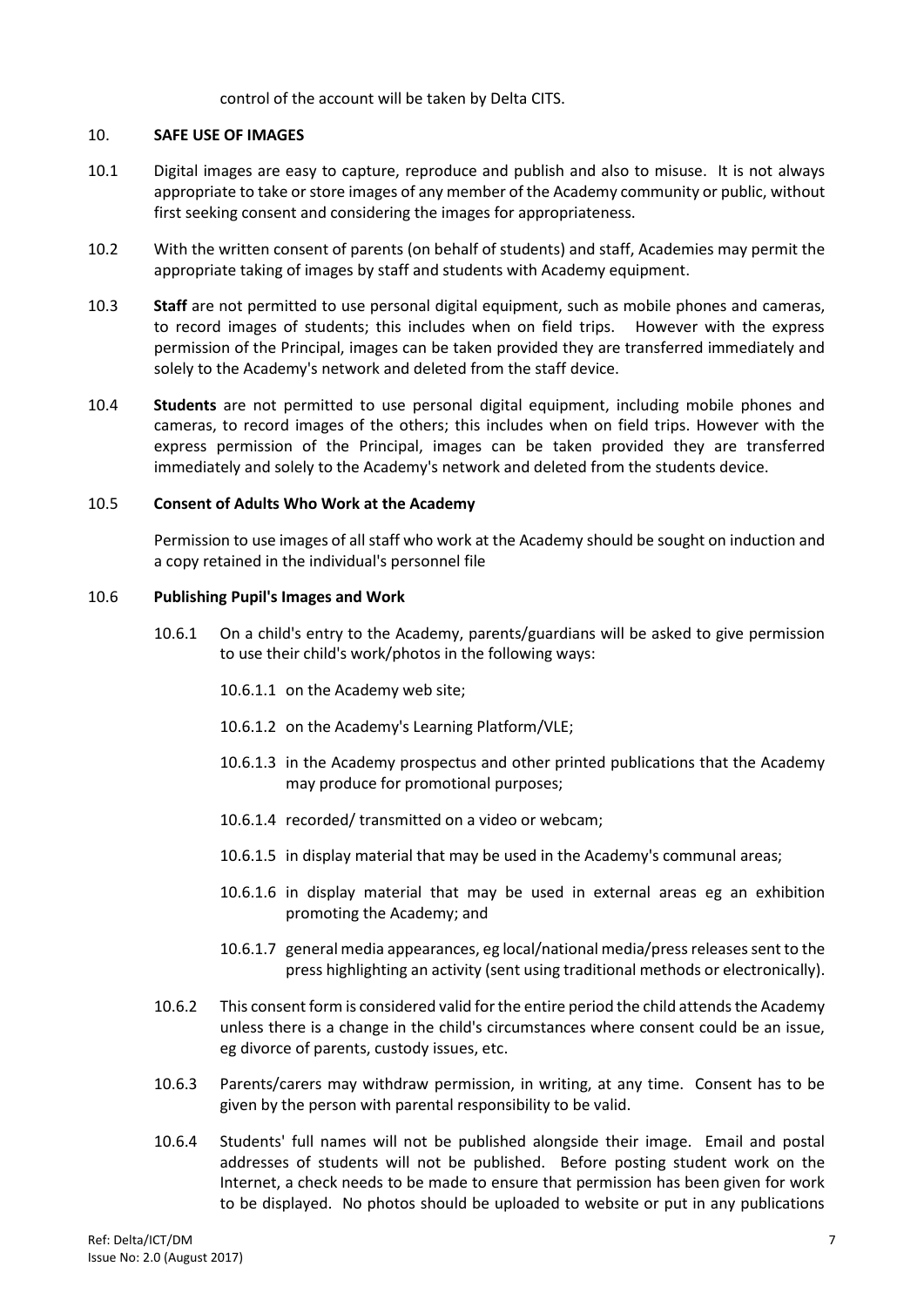without prior checking with the Principal or nominated responsible person at the Academy.

10.6.5 Only Delta or the nominated responsible person at the Academy has authority to upload images to the site. **If links to YouTube are provided a disclaimer must state that this link is to an external website and that Delta is not responsible for the content of external sites.**

#### 10.7 **Storage of Images**

- 10.7.1 Images/films of children are stored on the Academy's network.
- 10.7.2 Students and staff are not permitted to use personal portable media for storage of images (eg USB sticks) without the express permission of the Principal.
- 10.7.3 Rights of access to this material are restricted to the teaching staff and students within the confines of the Academy network/Learning Platform.

#### 10.8 **Webcams and CCTV**

Please see the **Delta CCTV policy**.

#### 10.9 **Video Conferencing**

Video conferencing can provide valuable leaning opportunities but the associated risks need to be carefully considered and managed. **Appendix 6** provides specific guidance in respect of the use of video conferencing by Academies.

#### <span id="page-8-0"></span>11. **REMOTE ACCESS**

- 11.1 Mobile computing and storage devices containing or accessing the information resources at Delta must be approved by CITS prior to connecting to Delta information systems. This applies to all devices connecting to the network at Delta, regardless of ownership.
- 11.2 Mobile computing and storage devices include, but are not limited to: laptop computers, personal digital assistants (PDAs), plug-ins, Universal Serial Bus (USB) port devices, Compact Discs (CDs), Digital Versatile Discs (DVDs), flash drives, modems, handheld wireless devices, wireless networking cards, and any other existing or future mobile computing or storage device, either personally owned or Delta owned, that may connect to or access the information systems at Delta.
- 11.3 A risk analysis for each new media type must be conducted and documented prior to its use or connection to the network at Delta.

#### <span id="page-8-1"></span>12. **MOBILE TECHNOLOGIES, INCLUDING REMOVABLE MEDIA DEVICES**

- 12.1 Removable media devices, including laptops, mobile phones, tablets and USB memory sticks are particularly vulnerable to loss and theft due to their size and portability. Users must take all reasonable precautions to prevent a security breach. Approval for access to, and use of, mobile computing and removable media devices must be given by your Line Manager or CITS. Should access to, and use of, mobile computing and removable media devices be approved, the following sections apply and must be adhered to at all times.
- 12.2 Special care **must** be taken to physically protect the removable media device and stored information from loss, theft or damage. Anyone using removable media devices to transfer information must consider the most appropriate way to transport the device and be able to demonstrate that they took reasonable care to avoid damage or loss.
- 12.3 Only information that is authorised and necessary to be transferred should be saved on to the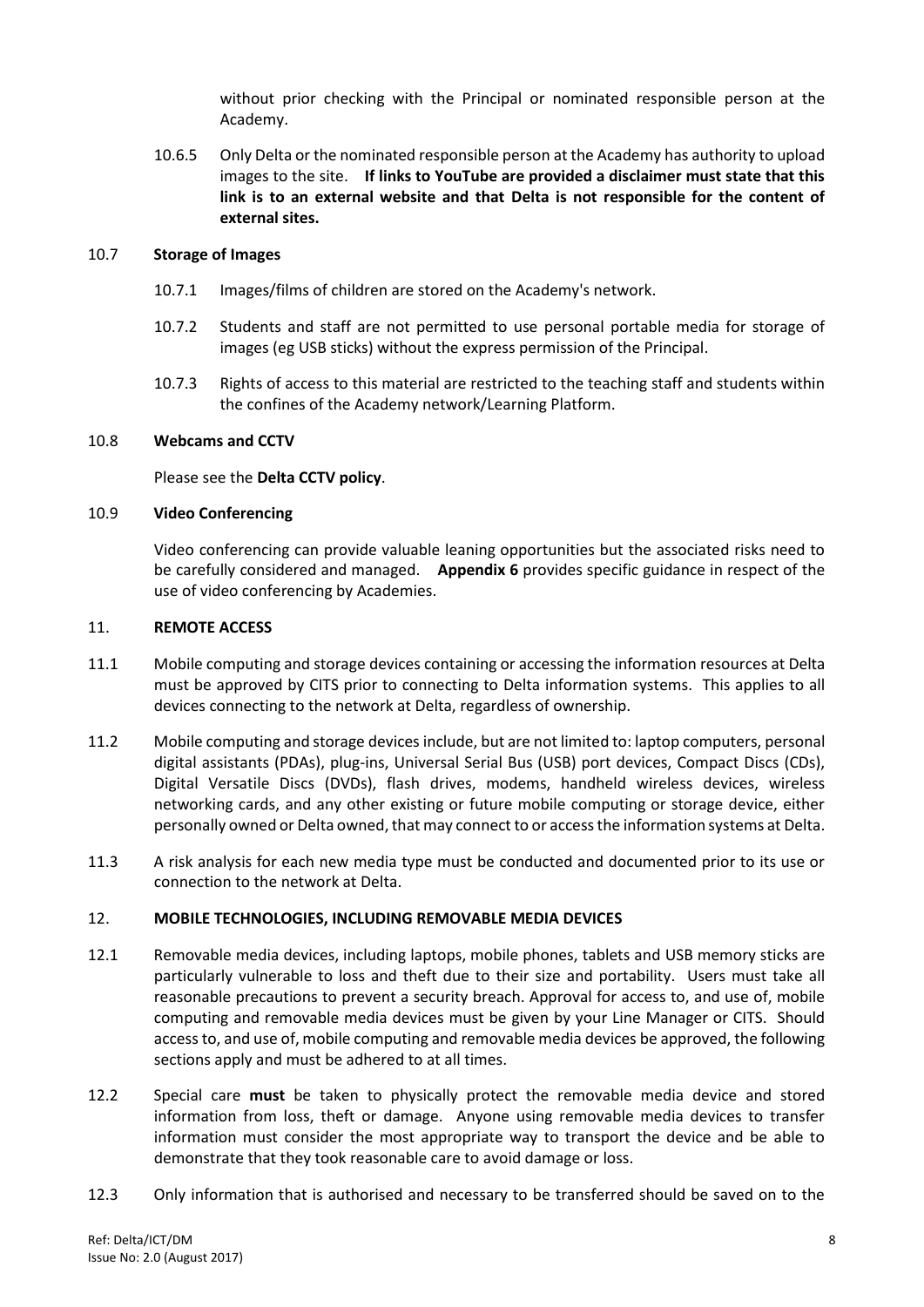removable media device. Users should note that information that has been deleted can still be retrieved.

- 12.4 Removable media devices **must not** be used for archiving or storing records as an alternative to other storage equipment.
- 12.5 Non-Delta owned removable media devices **must not** be used to store any information used to conduct official Delta business, and **must not** be used with any Delta owned or leased IT equipment unless authorised by Delta Core IT Services.
- 12.6 Further detailed guidance is provided in **Appendix 7**.
- 12.7 It should be noted that if a user loses or has a mobile device/tablet stolen which contains unencrypted personal data owned by Delta, they may be liable to prosecution under the Data Protection Act 1998.

#### <span id="page-9-0"></span>13. **MISUSE OR INFRINGEMENTS**

#### 13.1 **Inappropriate Material**

- 13.1.1 All users must be made aware of the procedures for reporting accidental access to inappropriate materials. The breach must be immediately reported to the e-safety coordinator. The e-safety coordinator must record the incident on the e-safety log. Please see **Appendix 8**. This incident log must be monitored termly by the Principal, designated SLT member or EAB Chair.
- 13.1.2 Deliberate access to inappropriate materials by any user will lead to the incident being logged by the e-Safety co-ordinator. Depending on the seriousness of the offence further action taken may include:
	- 13.1.2.1 investigation by the Principal/Education Advisory Body;
	- 13.1.2.2 immediate sanctions, possibly leading to exclusion/dismissal; or
	- 13.1.2.3 involvement of police for very serious offences.
- 13.1.3 Users are made aware of sanctions relating to the misuse or misconduct through inductions (staff) and ICT lessons (students).

#### <span id="page-9-1"></span>14. **ANTI-VIRUS**

All Delta PCs must have the Delta's standard, supported anti-virus software installed and scheduled to run at regular intervals. In addition, the anti-virus software and the virus pattern files must be kept up-to-date. Virus-infected computers must be removed from the network until they are verified as virus-free. Academy Technical Leads are responsible for creating procedures that ensure anti-virus software is run at regular intervals, and computers are verified as virus-free. Any activities with the intention to create and/or distribute malicious programs into Delta's networks (eg, viruses, worms, Trojan horses, e-mail bombs, etc) are prohibited.

# <span id="page-9-2"></span>15. **COMPUTER USE**

- 15.1 Appropriate measures must be taken when using computers to ensure the confidentiality, integrity and availability of sensitive information and that access to sensitive information is restricted to authorised users.
- 15.2 Employees using computers must consider the sensitivity of the information that may be accessed and minimise the possibility of unauthorised access.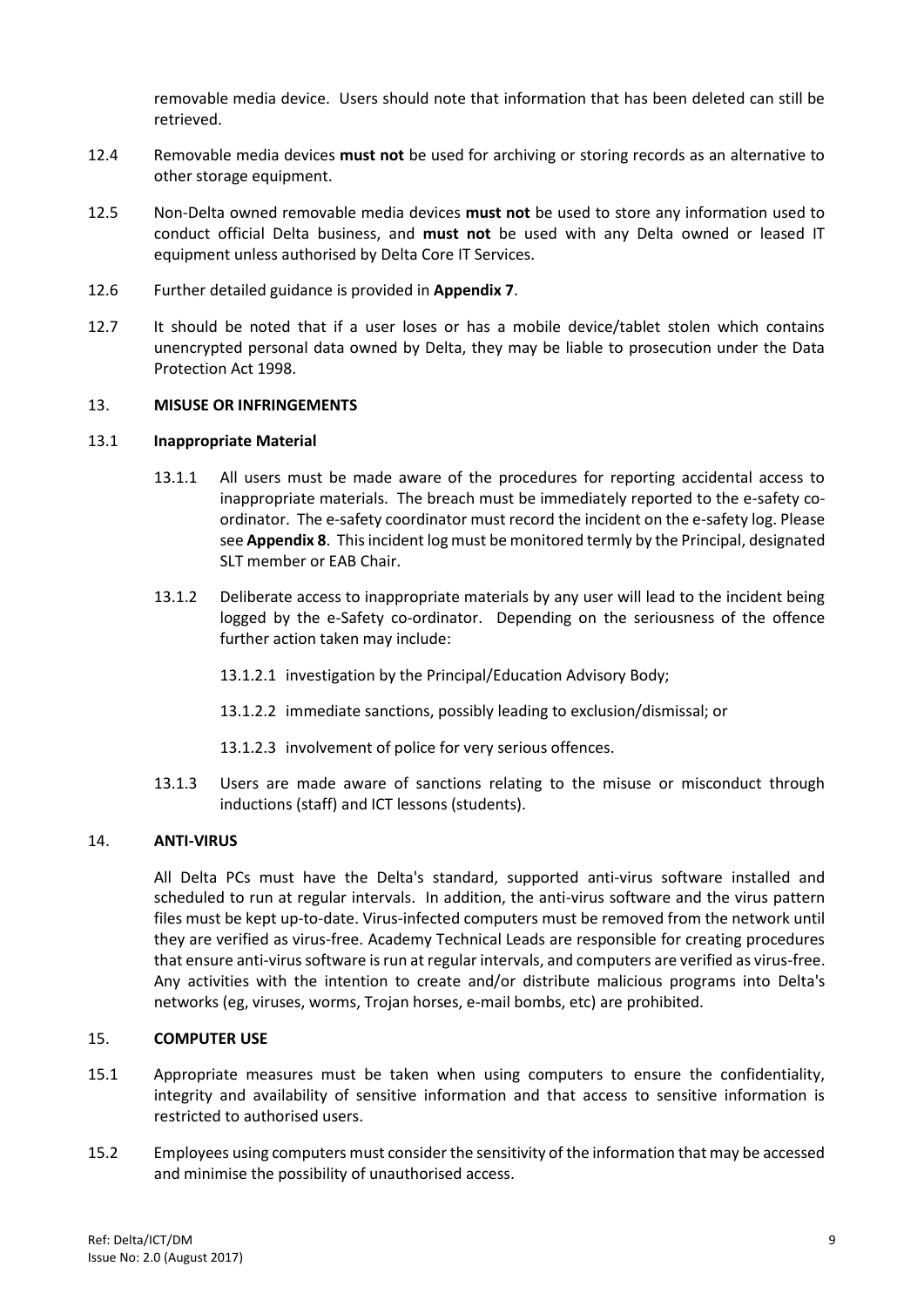#### 15.3 Appropriate measures include:

- 15.3.1 restricting physical access to computers to only authorised personnel;
- 15.3.2 securing computers (screen lock or logout) prior to leaving an area to prevent unauthorised access;
- 15.3.3 enabling a password-protected screen saver with a short timeout period to ensure that computers that were left unsecured will be protected;
- 15.3.4 ensuring computers are used for authorised business purposes only;
- 15.3.5 never installing unauthorised software on computers; and
- 15.3.6 ensuring that monitors are positioned away from public view. If necessary, privacy screen filters or other physical barriers to public viewing will be installed.

#### <span id="page-10-0"></span>16. **CLEAR SCREEN**

- 16.1 All users are expected to log off from their PCs/laptops when left for long periods and overnight.
- 16.2 When leaving their desk for lunch or to attend a meeting, users should lock down their screen using Ctrl, Alt, Del and then selecting Lock Workstation. Delta systems will do this automatically after 15 minutes; however taking this measure will further reduce any security risk. NOTE: Academies may need longer than 15 minutes to cover timeout during lessons. This should be discussed and agreed with CITS before implementation.
- 16.3 Mobile devices through which access to the network can be obtained, for example Ipads, should be PIN protected, set to power off after a period of within 5 minutes and switched off when left unattended. These devices should be stored securely when not in use.

#### <span id="page-10-1"></span>17. **COMPLAINTS**

Complaints relating to e-Safety should be made to the e-Safety co-ordinator or Principal. E safety incidents should be recorded using the log in **Appendix 8**.

#### <span id="page-10-2"></span>18. **REVIEW**

This policy will be reviewed every three years, or when there are changes to relevant legislation.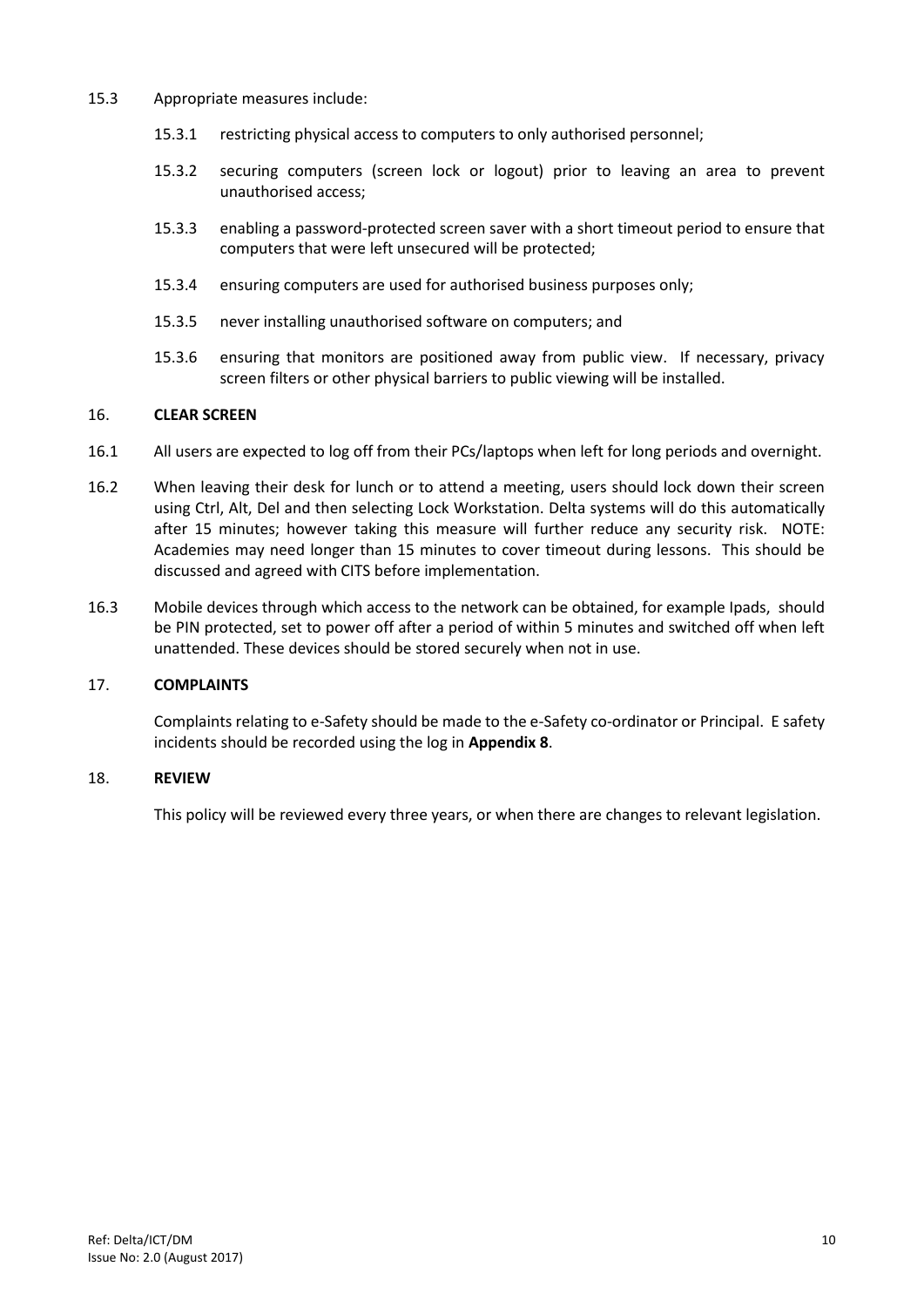#### <span id="page-11-0"></span>**APPENDIX 1 – ACCETPABLE USE AGREEMENT: DELTA STAFF, EAB MEMBERS AND VISITORS**

ICT and the related technologies such as email, the internet and mobile devices are an expected part of our daily working life in Delta and its Academies. All staff are expected to sign this agreement and adhere at all times to its contents. Any concerns or clarification should be discussed with the Academy e-Safety coordinator.

- 1. I will only use the Academy's email/Internet/Intranet/Learning Platform and any related technologies for professional purposes or for uses deemed 'reasonable' by the Principal or Education Advisory Body.
- 2. I will comply with the ICT system security and not disclose any passwords provided to me by the Academy or other related authorities.
- 3. I will ensure that all electronic communications with students and staff are compatible with my professional role.
- 4. I will not give out my own personal details, such as mobile phone number and personal email address, to students.
- 5. I will only use the approved, secure email system(s) for any Academy business.
- 6. I will ensure that personal data (such as data held on SIMS) is kept secure and is used appropriately, whether in Academy, taken off the Academy premises or accessed remotely. Personal data can only be taken out of Academy or accessed remotely when authorised by the Principal or the Education Advisory Body.
- 7. I will not install any hardware of software without permission of the ICT technician.
- 8. I will not browse, download, upload or distribute any material that could be considered offensive, illegal or discriminatory.
- 9. Images of students and/or staff will only be taken, stored and used for professional purposes in line with Academy policy and with the written consent of the parent, carer or staff member. Images will not be distributed outside the Academy network without the permission of the parent/carer, member of staff or Principal.
- 10. I understand that all my use of the Internet and other related technologies can be monitored and logged and can be made available, on request, to my Line Manager or Principal.
- 11. I will respect copyright and intellectual property rights.
- 12. I will ensure that my online activity, both in Academy and outside Academy, will not bring my professional role into disrepute.
- 13. I will support and promote the Academy's e-Safety policy and help students to be safe and responsible in their use of ICT and related technologies.

#### **User Signature**

I agree to follow this Code of Conduct and to support the safe use of ICT throughout the Academy.

Signature: …….…………………………………………...………… Date ……………………….……………… Full Name: …………………………………............................................ (printed)

Job title: ………………………………………………………………………………..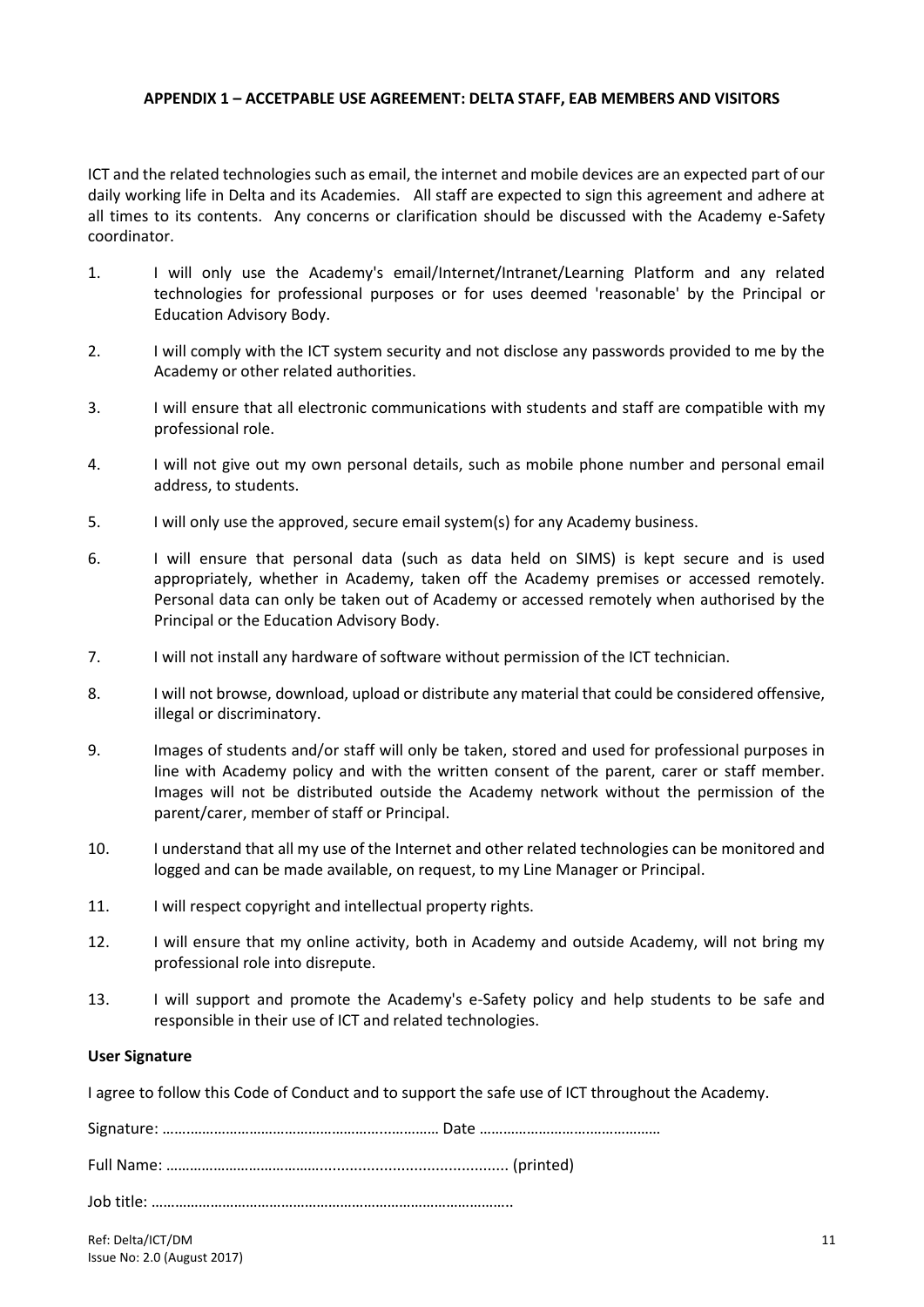#### **APPENDIX 2 – ACCEPTABLE USE AGREEMENT - LEARNERS**

#### <span id="page-12-0"></span>**Acceptable Use Agreement/e-Safety Rules**

- 1. I will only use ICT systems in Academy, including the internet, email, digital video, mobile technologies, etc. for Academy purposes.
- 2. I will not download or install software on Academy technologies.
- 3. I will only log on to the Academy network/ Learning Platform with my own user name and password.
- 4. I will follow the Academy's ICT security system, will not reveal my passwords to anyone and will change them regularly.
- 5. I will only use my Academy email address while at the Academy or while using the Academy's equipment.
- 6. I will make sure that all ICT communications with students, teachers or others is responsible and sensible.
- 7. I will be responsible for my behaviour when using the Internet. This includes resources I access and the language I use.
- 8. I will not deliberately browse, download, upload or forward material that could be considered offensive or illegal. If I accidentally come across any such material I will report it immediately to my teacher.
- 9. I will not give out any personal information such as name, phone number or address. I will not arrange to meet someone unless this is part of an Academy project approved by my teacher.
- 10. Images of students and/ or staff will only be taken, stored and used for Academy purposes in line with Academy policy and not be distributed outside the Academy network without the permission of the Principal.
- 11. I will ensure that my online activity, both in Academy and outside Academy, will not cause my Academy, the staff, students or others distress or bring it into disrepute.
- 12. I will respect the privacy and ownership of others' work on-line at all times.
- 13. I will not attempt to bypass the internet filtering system.
- 14. I understand that all my use of the Internet and other related technologies can be monitored and logged and can be made available to my teachers.
- 15. I understand that these rules are designed to keep me safe and that if they are not followed, Academy sanctions will be applied and my parent/ carer or the Police may be contacted.

#### **Student Signature**

I agree to follow this Code of Conduct and to support the safe use of ICT throughout the Academy.

Signature: …….……………………………………….….………… Date ……………………….…………… Full Name: …………………………………............................................... (printed) Year: ……………………………………………………………………………………….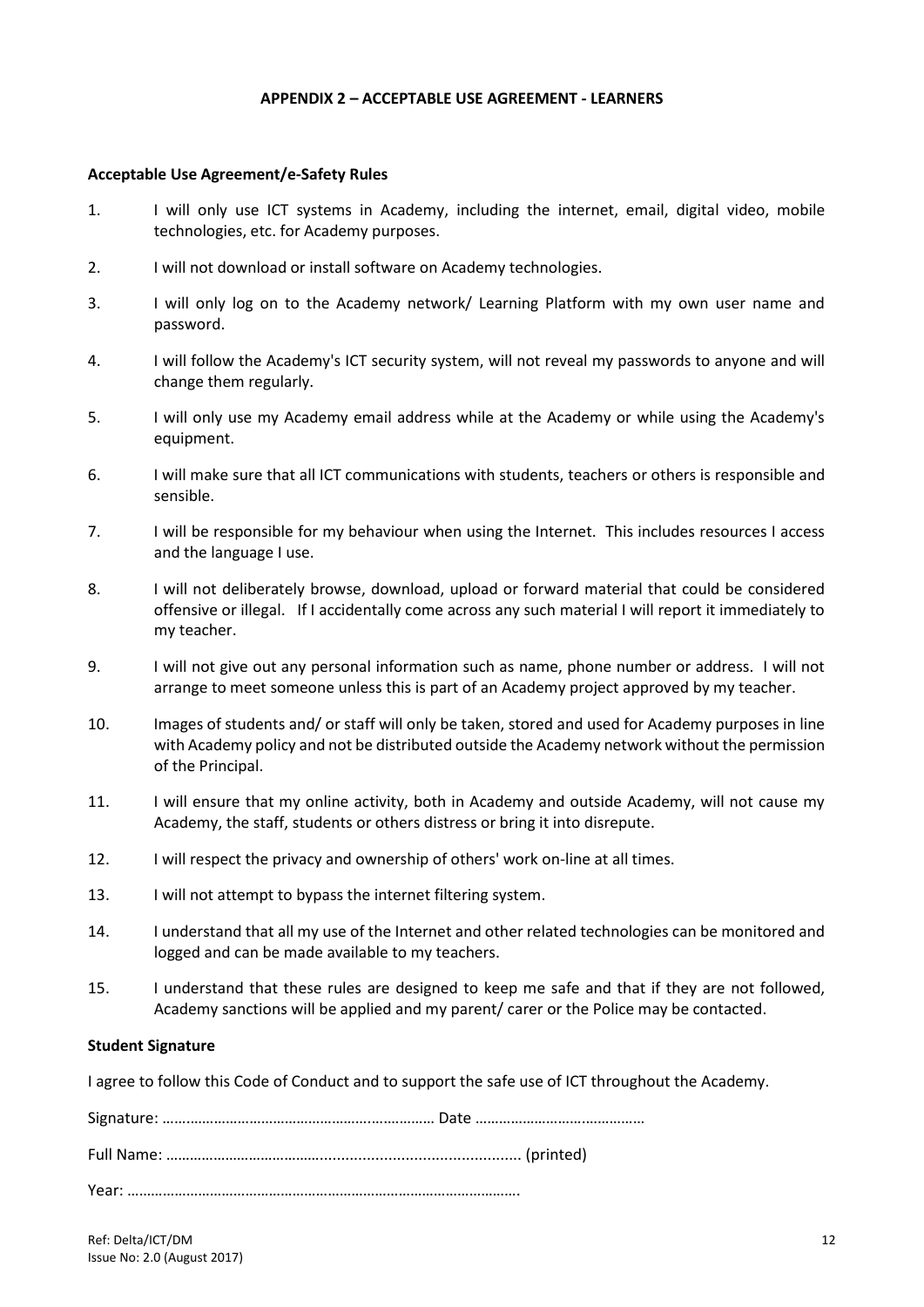## **APPENDIX 3 – PASSWORD CHARACTERISTICS AND GUIDELINES**

# <span id="page-13-0"></span>1. **Password Characteristics and Guidelines**

- 1.1 Passwords must be composed of the following characteristics:
	- 1.1.1 The password is at least **eight (8)** alphanumeric characters long for non-critical and nonadmin accounts.
	- 1.1.2 Critical Systems/user password should not be less than **fifteen (15)** alphanumeric characters (eg Built-in Admins, domain admins, and service accounts) whenever possible.
	- 1.1.3 The password must contain both upper and lower case characters (eg, a-z, A-Z)
- 1.2 The password must contain at least one numeric digit (eg 0-9). Passwords **should NOT** have the following characteristics:
	- 1.2.1 A word found in a dictionary or a word in any language, slang, dialect, jargons etc.
	- 1.2.2 Passwords shall not be the same as the username, login id, or Payroll number.
	- 1.2.3 Default or generic passwords should not be used.
	- 1.2.4 Passwords with common usage words such as: Password, Letmein etc.
	- 1.2.5 Common names, family, pets, friends, co-workers, celebrities, famous historical figures…etc.
	- 1.2.6 Computer terms and names, commands, sites, companies, hardware, software.
	- 1.2.7 Personal information, addresses, birthdays, email, phone number etc.
	- 1.2.8 Patterns such as abcdef, ASDFGH, zyxwvuts, 123321, 123456, 98765 etc.
	- 1.2.9 Any of the above spelled backwards.
	- 1.2.10 Any of the above preceded or followed by a digit (eg secret1, 1secret)
- 1.3 Creating memorable passwords:

One way to do this is by creating a password based on a song title, poems, affirmation, or other common phrase. (eg, the phrase might be: "This May Be One Way to Remember" and the password could be: "TmB1w2R!" or "Tmb1W>r~" or some other variation.

# 2. **Password Expiry**

- 2.1 All staff passwords will be forced to expire after **seventy two (72)** days when possible.
- 2.2 Password expiry notifications will be generated prior to expiry with ample time (at least **3 days** or at most **6 logins**) and reminders to change when possible.
- 2.3 Passwords cannot be changed by the user until they are more than **one (1)** day old. Repetitive password change by the user within the same day should be disabled when possible to prevent password history breaches.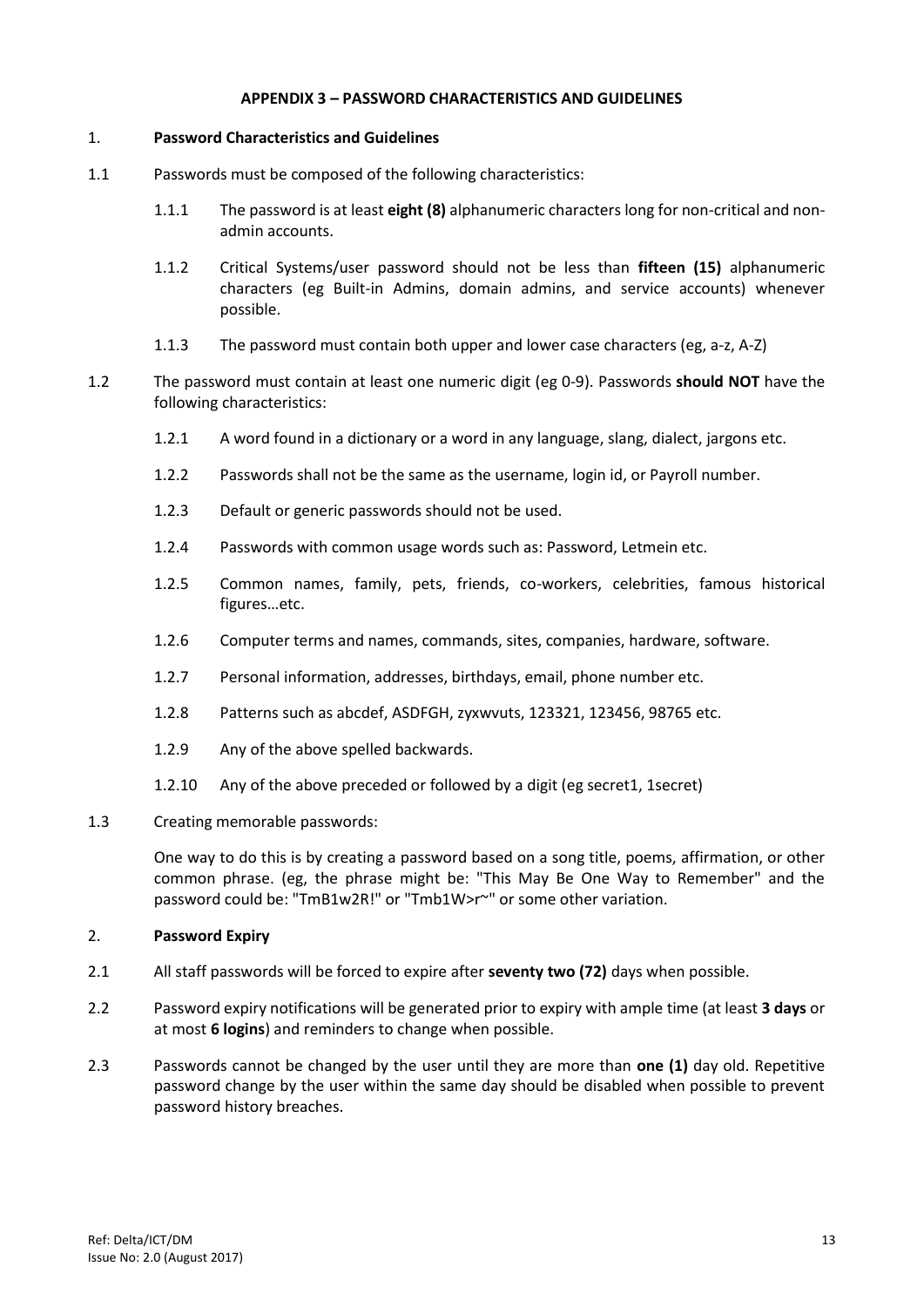# 3. **User Account Lockout**

- 3.1 User accounts may be locked out as a result of unusual or suspicious behaviour. We proactively monitor access to user accounts.
- 3.2 For certain secured applications passwords may be changed when user access accounts are locked out more than **one (1)** time per **thirty-six (36)** hour period.

# 4. **Password Reset**

- 4.1 A user requiring a password reset for access to the standard Delta desktop must contact the CITS (Core IT Services) and provide sufficient detail to assure the service desk that their request is genuine.
- 4.2 A user requiring a password reset for access to a secured system must contact the CITS Service Desk, which may request further authorisation from the user department or system administration team dependant on the security policy for that particular application.
- 4.3 When the user uses the password provided by the ICT Service Desk they **MUST** change the password immediately at the next login.

# 5. **Password History**

- 5.1 Users may not re-use passwords they have previously used when their password expires. The password history will be the minimum of **twenty (20)** passwords when possible.
- 5.2 If the CITS Service Desk needs user/desktop access so that they can gain physical access for work such as application installation or reimaging they will reset the password to a temporary one. Once the Service Desk team have completed their investigations they will inform the user of the temporary password which will have been set to expire at next login. The user should use the temporary password and change it immediately at the next login.

#### 6. **Application Developers**

- 6.1 Application developers must **NOT** disclose their application development standards.
- 6.2 Application developers must ensure their programs contain the following security precautions:
	- 6.2.1 Support authentication of individual users, not groups.
	- 6.2.2 Do not store passwords in clear text or in any easily reversible form.
	- 6.2.3 Provide for role based management to prevent privilege escalations.

#### 7. **Authentication Mechanisms**

- 7.1 Information systems will authenticate all users. Passwords will be used as a base level of authentication.
- 7.2 Functions with high privilege and risk require strong multi-factor authentication, involving a password as well as one or more different authentication factors. Authentication options include hardware tokens, smartcards, alternative channels eg Public Key Infrastructure, (PKI), Certificates, Short Message Service (SMS), or call-back, one-time passwords and biometrics.

#### 8. **Password Entry (Network Security)**

- 8.1 Information systems **must not** retain account or password information from previous logins.
- 8.2 Passwords **must not** be shown as plain-text when they are entered by a user. A common masking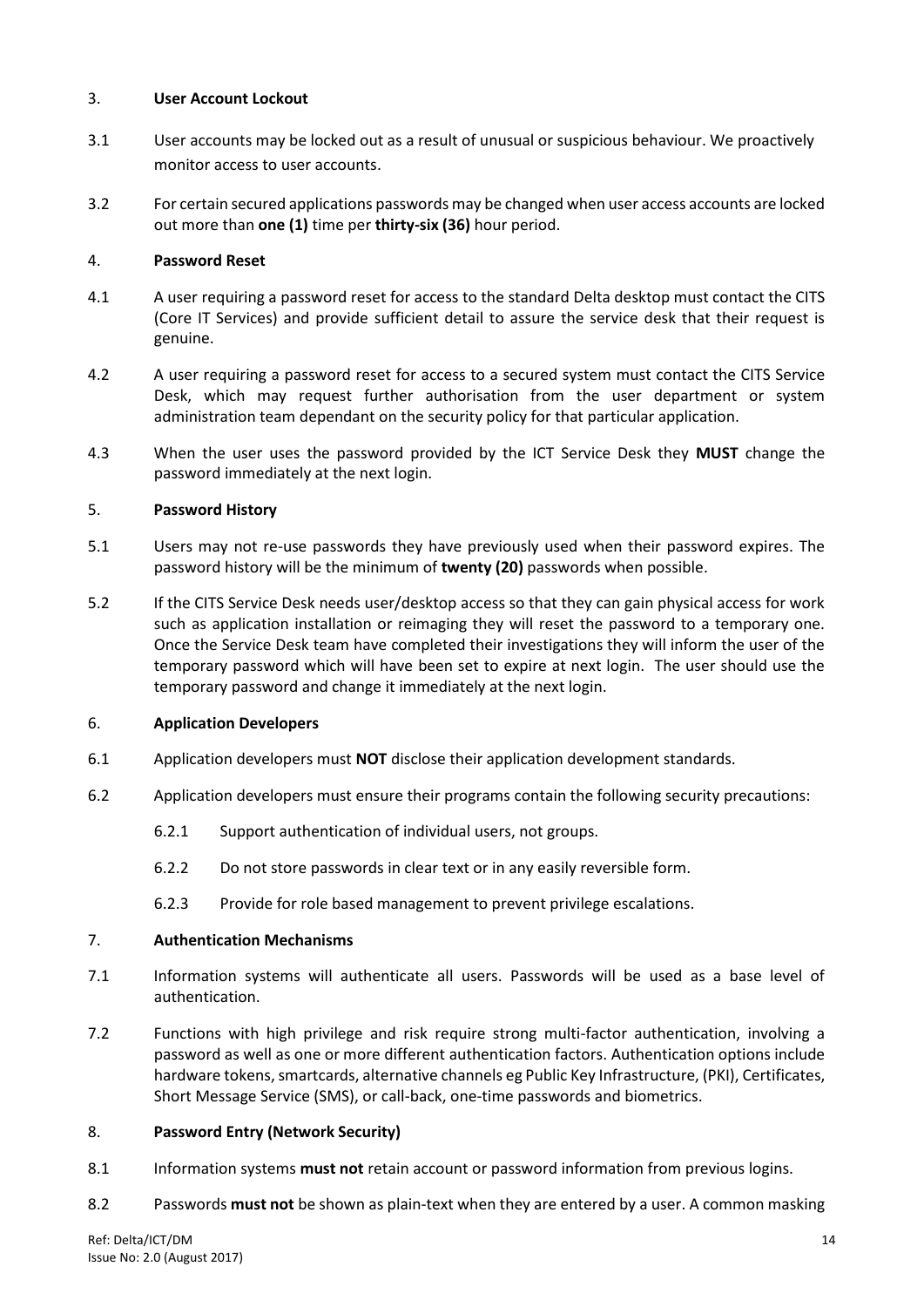symbol (eg asterisk) shall be displayed for every typed character.

- 8.3 All production system-level passwords **must** be part of the administered global password management system.
- 8.4 User accounts that have system-level privileges granted through group memberships or programs such as "sudo" **must** have a unique password from all other accounts held by that user.

# 9. **Single Sign On (SSO)**

Single Sign On (SSO) provides the mechanism of accessing multiple systems with one access. However, secure systems, or systems with higher IL level data should always require a separate authentication, and must not be accessed via SSO.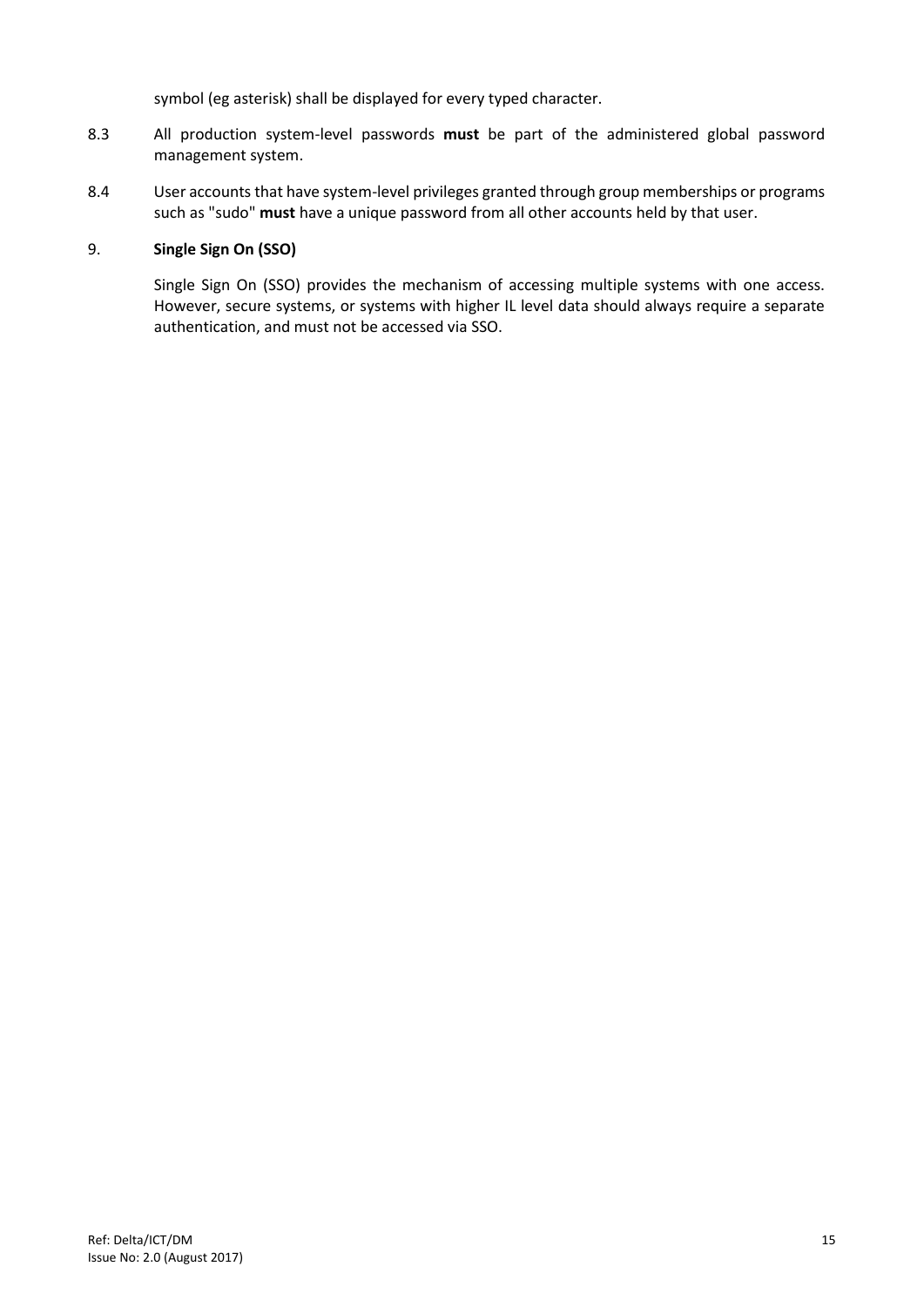#### **APPENDIX 4 – UNACCEPTABLE USE**

<span id="page-16-0"></span>Under no circumstances is an employee of Delta authorised to engage in any activity that is illegal under UK or international law while utilising Delta owned resources.

The lists below are by no means exhaustive, but attempt to provide a framework for activities which fall into the category of unacceptable use.

#### 1. **System and Network Activities**

The following activities are strictly prohibited, with no exceptions:

- 1.1 Violations of the rights of any person or company protected by copyright, trade secret, patent or other intellectual property, or similar laws or regulations, including, but not limited to, the installation or distribution of "pirated" or other software products that are not appropriately licensed for use by Delta.
- 1.2 Unauthorized copying of copyrighted material including, but not limited to, digitization and distribution of photographs from magazines, books or other copyrighted sources, copyrighted music, and the installation of any copyrighted software for which Delta or the end user does not have an active license.
- 1.3 Exporting software, technical information, encryption software or technology, in violation of international or regional export control laws, is illegal. The appropriate management should be consulted prior to export of any material that is in question.
- 1.4 Introduction of malicious programs into the network or server (eg viruses, worms, Trojan horses, e-mail bombs, etc).
- 1.5 Revealing your account password to others or allowing use of your account by others. This includes family and other household members when work is being done at home.
- 1.6 Using a Delta computing asset to engage in procuring or transmitting material that is in violation of sexual harassment or hostile workplace laws.
- 1.7 Making fraudulent offers of products, items, or services originating from any Delta account.
- 1.8 Effecting security breaches or disruptions of network communication. Security breaches include, but are not limited to, accessing data of which the employee is not an intended recipient or logging into a server or account that the employee is not expressly authorized to access, unless these duties are within the scope of regular duties. For purposes of this section, "disruption" includes, but is not limited to, network sniffing, pinged floods, packet spoofing, denial of service, and forged routing information for malicious purposes.
- 1.9 Port scanning or security scanning is expressly prohibited unless prior notification to Delta is made.
- 1.10 Executing any form of network monitoring which will intercept data not intended for the employee's host, unless this activity is a part of the employee's normal job/duty.
- 1.11 Circumventing user authentication or security of any host, network or account.
- 1.12 Interfering with or denying service to any user other than the employee's host (for example, denial of service attack).
- 1.13 Using any program/script/command, or sending messages of any kind, with the intent to interfere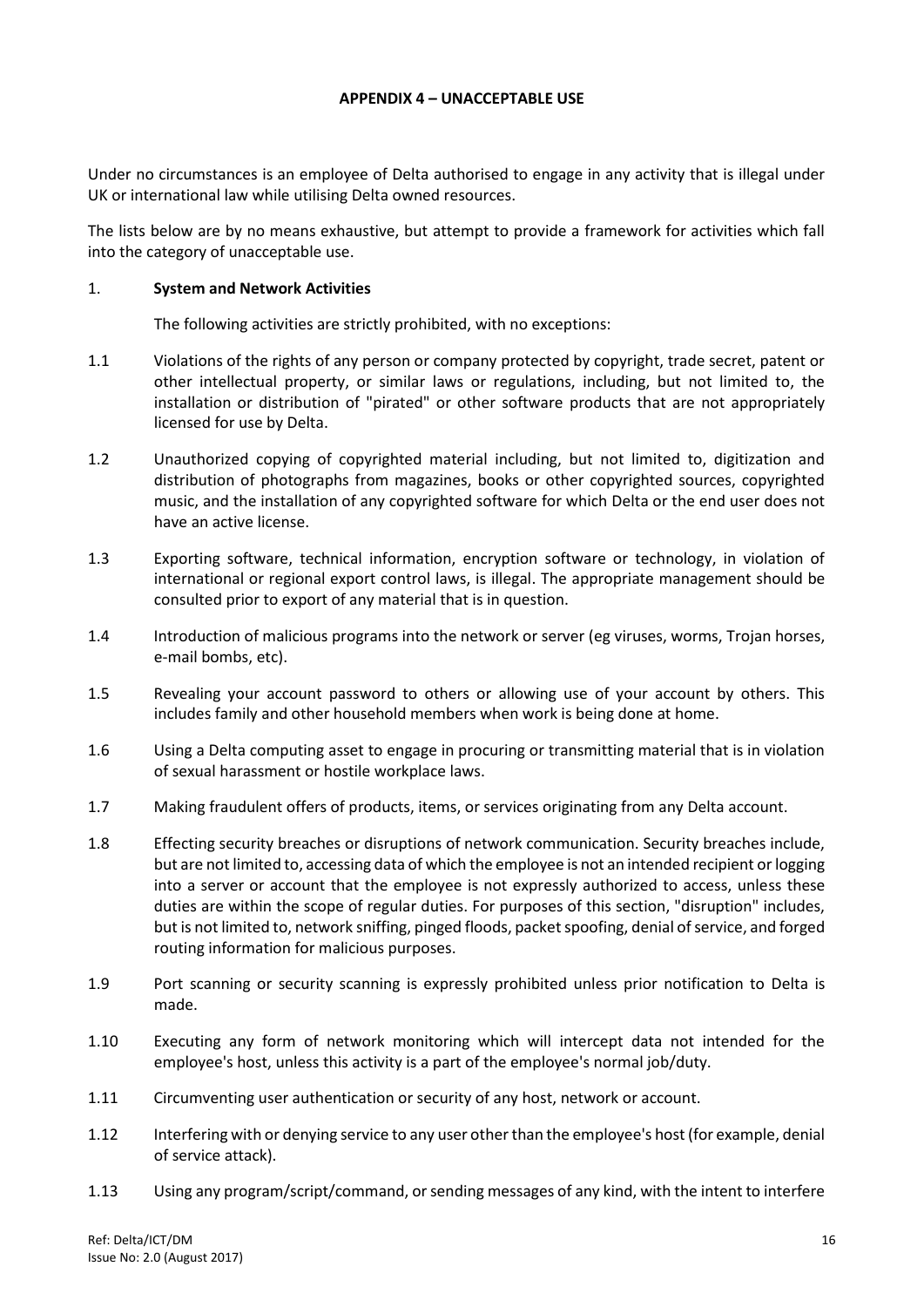with, or disable, a user's terminal session, via any means, locally or via the Internet/Intranet/Extranet.

1.14 Providing information about, or lists of, Delta's employees to outside parties.

## 2. **Email and Communications Activities**

The following activities are strictly prohibited, with no exceptions:

- 2.1 Sending unsolicited email messages, including the sending of "junk mail" or other advertising material to individuals who did not specifically request such material (email spam).
- 2.2 Any form of harassment via email, telephone or paging, whether through language, frequency, or size of messages.
- 2.3 Unauthorised use, or forging, of email header information.
- 2.4 Solicitation of email for any other email address, other than that of the poster's account, with the intent to harass or to collect replies.
- 2.5 Use of unsolicited email originating from within Delta's networks of other Internet/Intranet/Extranet service providers on behalf of, or to advertise, any service hosted by Delta or connected via the Delta network.
- 2.6 Posting the same or similar non-business-related messages to large numbers of Usenet newsgroups (newsgroup spam).

Employees may be exempted from these restrictions during the course of their legitimate job responsibilities (eg systems administration staff may have a need to disable the network access of a host if that host is disrupting production services). Any exemption must be approved by your Line Manager before it is used.

2.7 The automatic forwarding of Delta Trust emails to email addresses or account outside the Trust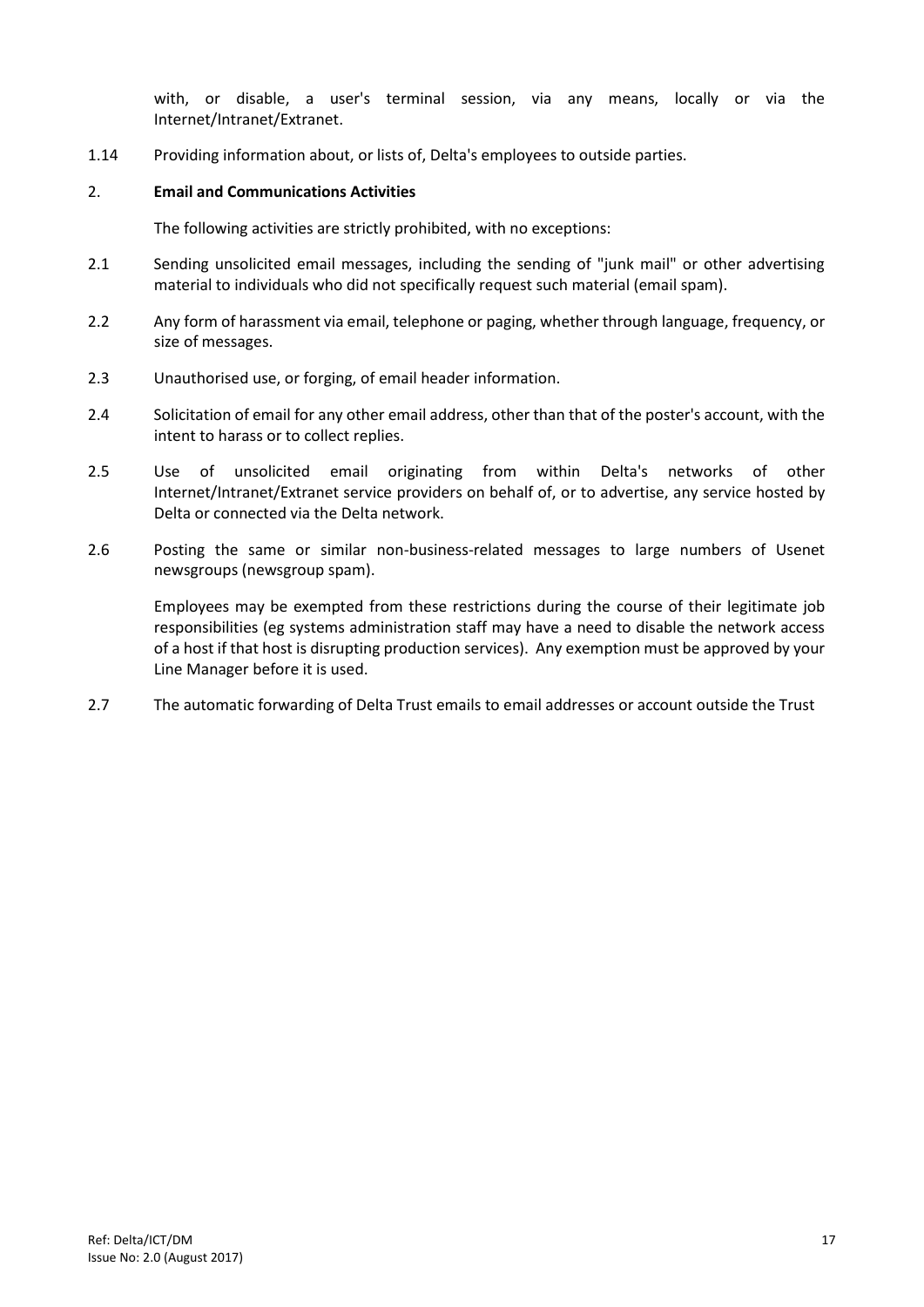## **APPENDIX 5 – MANAGING THE INTERNET SAFELY GUIDANCE**

# <span id="page-18-0"></span>1. **Internet Use Filtering System**

- 1.1 CITS will block access to Internet websites and protocols that are deemed inappropriate for Delta's environment. The following protocols and categories of websites will be blocked:
	- 1.1.1 Adult/Sexually Explicit Material;
	- 1.1.2 Advertisements & Pop-Ups;
	- 1.1.3 Chat and Instant Messaging;
	- 1.1.4 Gambling;
	- 1.1.5 Hacking;
	- 1.1.6 Illegal Drugs;
	- 1.1.7 Intimate Apparel and Swimwear;
	- 1.1.8 Peer to Peer File Sharing;
	- 1.1.9 Personals and Dating;
	- 1.1.10 Social Network Services;
	- 1.1.11 SPAM, Phishing and Fraud;
	- 1.1.12 Spyware;
	- 1.1.13 Tasteless and Offensive Content;
	- 1.1.14 Violence, Intolerance and Hate; and
	- 1.1.15 Certain, non-approved, Web Based Email.

#### 2. **Internet Use Filtering Rule Changes**

The CITS will periodically review and recommend changes to web and protocol filtering rules. Changes to web and protocol filtering rules will be recorded in CITS protocols and will be available on request to employees of Delta.

#### 3. **Internet Use Filtering Exceptions**

- 3.1 If a site is mis-categorised, employees may request the site be un-blocked by submitting a change request to CITS. CITS will review the request and un-block the site if it is mis-categorised.
- 3.2 Employees may access blocked sites with permission if access is appropriate and necessary for business purposes. If an employee needs access to a site that is blocked and appropriately categorized, they must submit a request to their Human Resources representative or Line Manager. All requests for approval of a site must be made in writing or by email to CITS.

#### 4. **Students**

- 4.1 All students are advised to be cautious about the information given by others on sites, for example users not being who they say they are.
- 4.2 Students should avoid placing images of themselves (or details within images that could give background details) on such sites and to consider the appropriateness of any images they post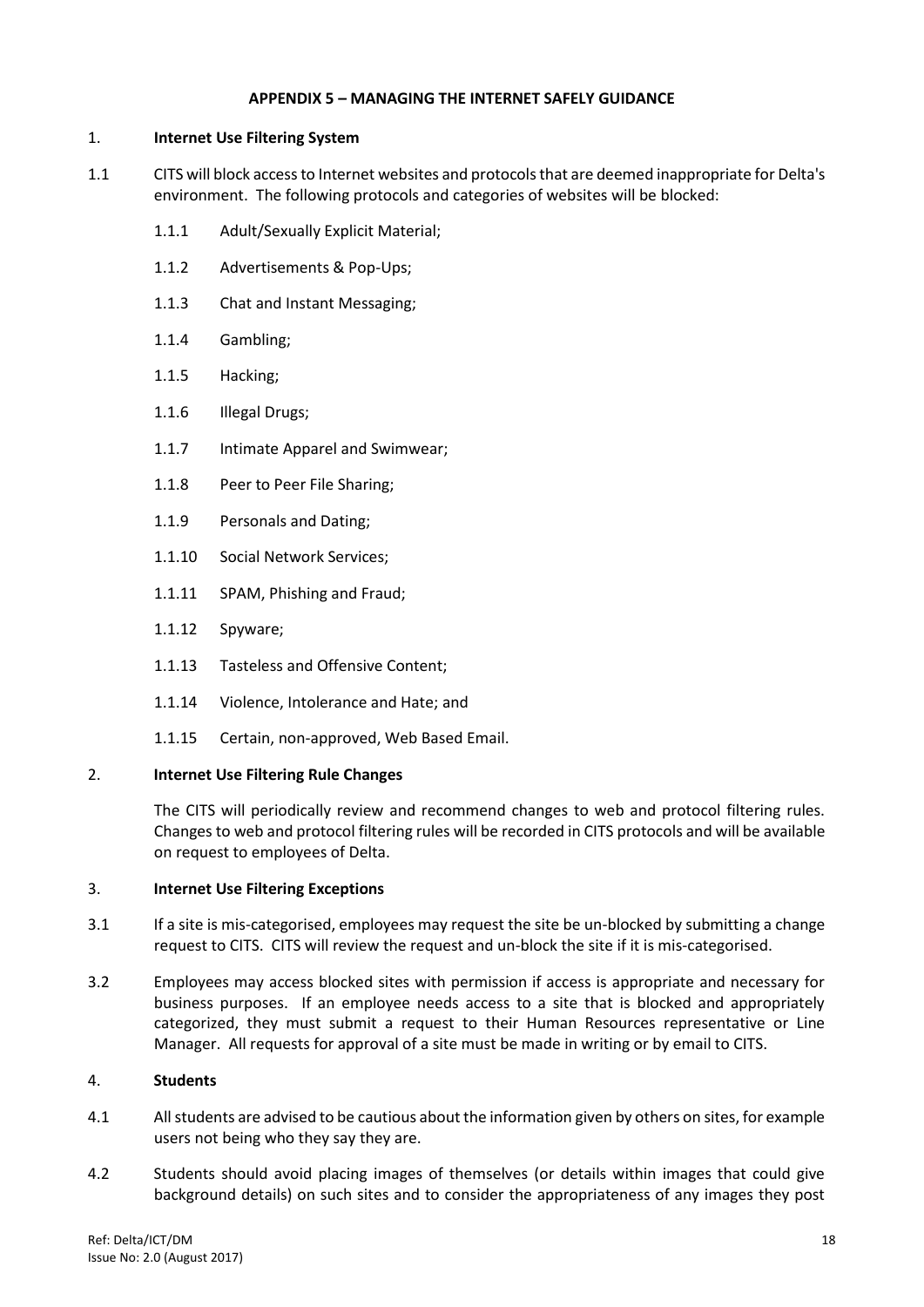due to the difficulty of removing an image once online.

- 4.3 Students are always reminded to avoid giving out personal details on such sites which may identify them or where they are (full name, address, mobile/home phone numbers, academy details, IM/email address, specific hobbies/interests).
- 4.4 Students are advised to set and maintain profiles on such sites to maximum privacy and deny access to unknown individuals.
- 4.5 Students are encouraged to be wary about publishing specific and detailed private thoughts online.
- 4.6 Our students are asked to report any incidents of bullying to a member of staff at the Academy.

# 5. **Employees**

- 5.1 Staff may only create blogs, wikis or other web 2 spaces in order to communicate with students using the VLE or other systems approved by the Principal.
- 5.2 An individual is free to talk about Delta and or their Academy. However instances of Delta or the Academy being brought into disrepute may constitute misconduct or gross misconduct and disciplinary action will be taken.
- 5.3 An employee must not disclose confidential information relating to his/her employment at the Delta.
- 5.4 Sites must not be used to verbally abuse staff or students. Privacy and feelings of others should be respected at all times. Employees should obtain the permission of individuals before posting contact details or pictures. Care should be taken to avoid using language which could be deemed as offensive to others.
- 5.5 If information on the site raises a cause for concern with regard to any conflict of interest, employees should raise the issue with their Line Manager.
- 5.6 If approached by a media contact about content on a site relating to Delta, employees should advise their line manager before taking any action.
- 5.7 Viewing and updating personal sites must not take place during working time unless agreed in advance as appropriate by your Line Manager. Access to Facebook is not permitted through any internet connection managed by Delta CITS (Core Information Technology Services) unless authorisation is obtained from CITS or your Line Manager.
- 5.8 Sites must not be used for accessing or sharing illegal content. Blogging from Delta's systems is subject to monitoring.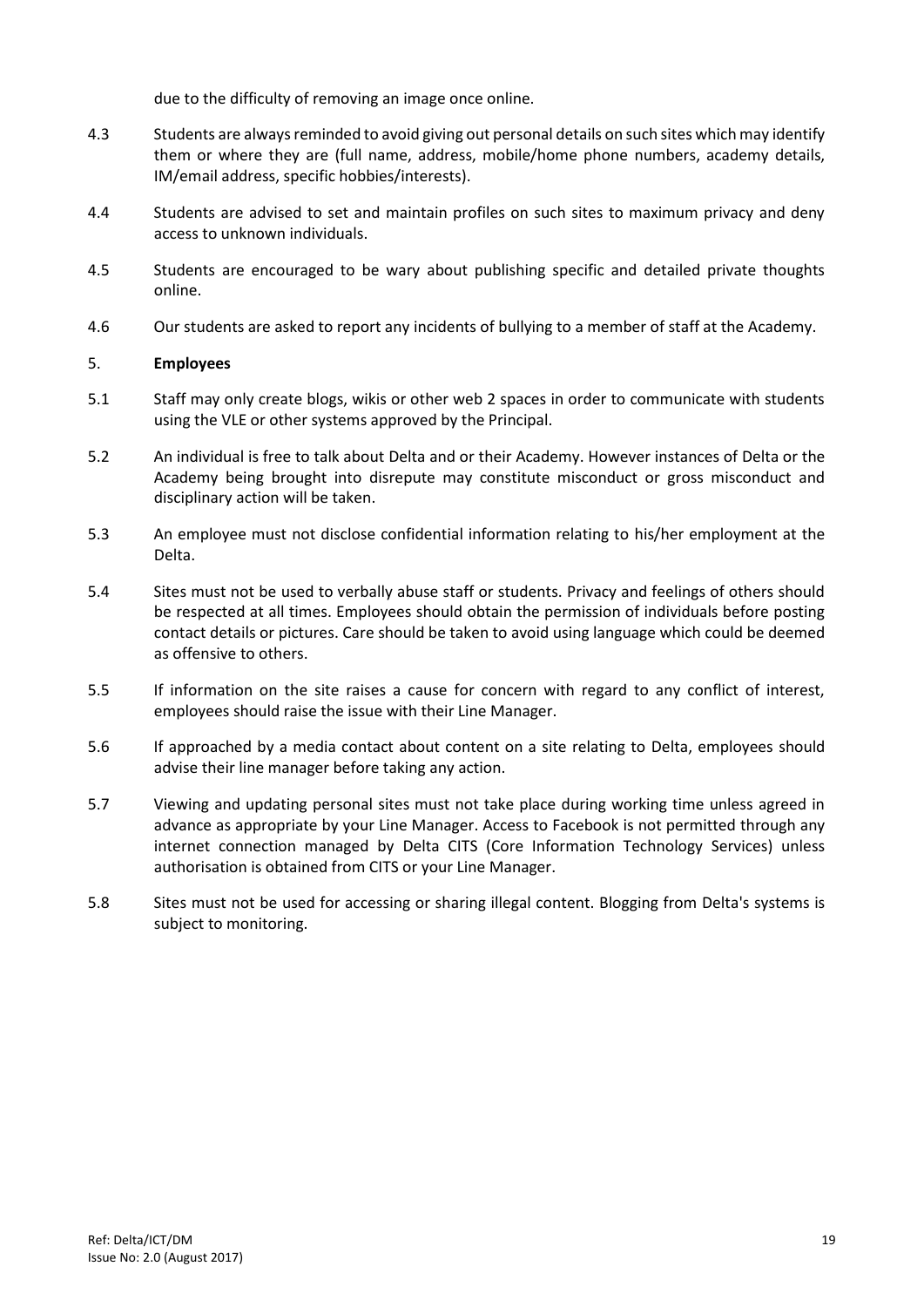## **APPENDIX 6 – VIDEO CONFERENCING**

#### <span id="page-20-0"></span>1. **Video Conferencing - Guidance**

- 1.1 Permission is sought from parents and carers if their children are involved in video conferences.
- 1.2 Permission is sought from parents and carers if their children are involved in video conferences with end-points outside of the Academy.
- 1.3 All students are supervised by a member of staff when video conferencing.
- 1.4 All students are supervised by a member of staff when video conferencing with end-points beyond the Academy.
- 1.5 The Academy keeps a record of video conferences, including date, time and participants.
- 1.6 Approval from the Principal is sought prior to all video conferences within Academy.
- 1.7 The Academy conferencing equipment is not set to auto-answer and is only switched on for scheduled and approved conferences.
- 1.8 No part of any video conference is recorded in any medium without the written consent of those taking part.

# 2. **Additional points to consider**

- 2.1 Participants in conferences offered by 3rd party organisations may not be DBS checked.
- 2.2 Conference supervisors need to be familiar with how to use the video conferencing equipment, particularly how to end a call if at any point any person taking part becomes unhappy with the content of the conference.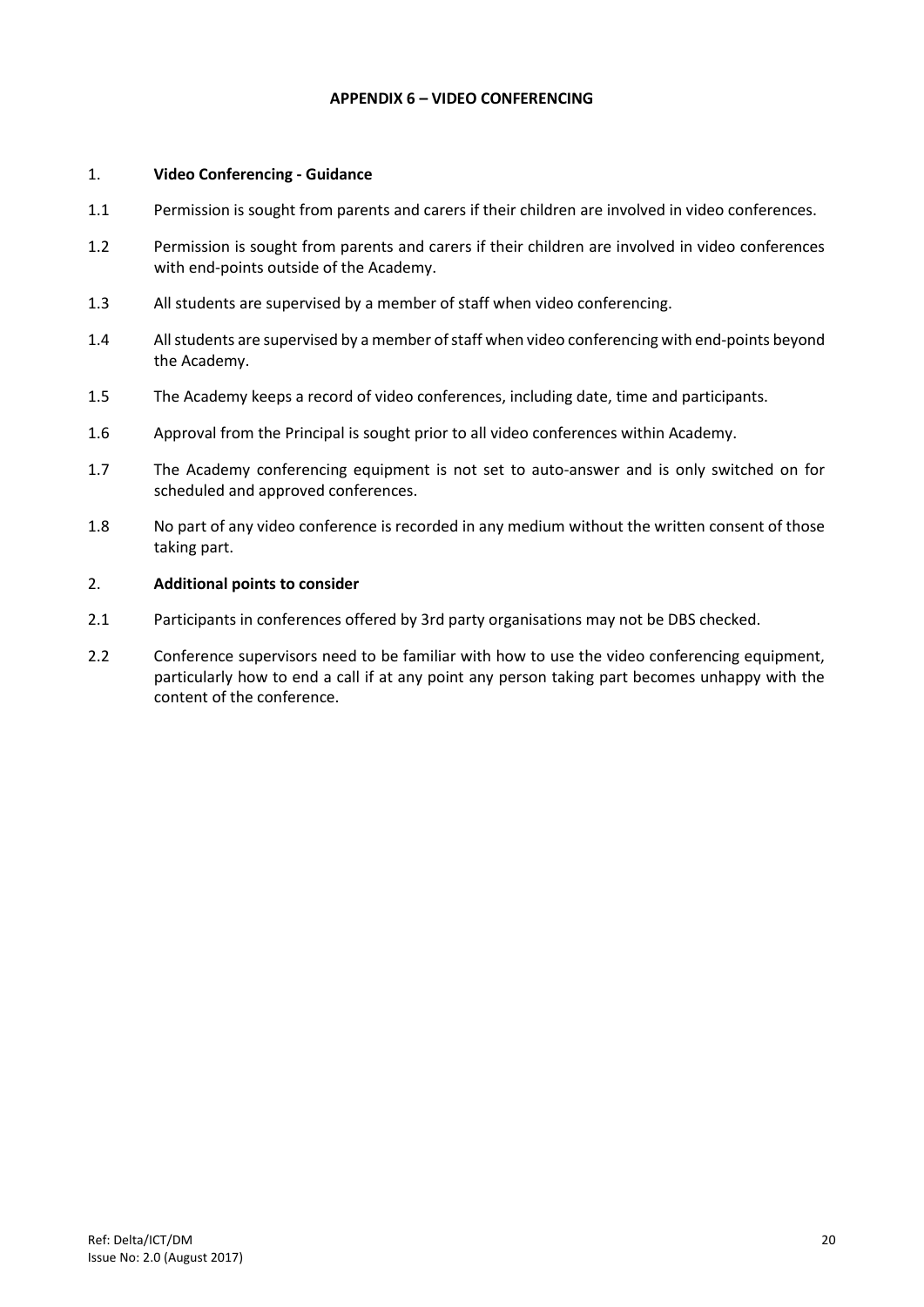#### **APPENDIX 7– MOBILE TECHNOLOGIES GUIDANCE**

#### <span id="page-21-0"></span>1. **Laptops**

In order to minimise the potential risks, users must apply the following security controls:

- 1.1 The physical security of laptops is the personal responsibility of users who must take all reasonable precautions and be sensible and stay alert to the risks.
- 1.2 Users **must** keep laptops within their possession within sight whenever possible. They should never be left unattended in public view. Extra care should be taken in public places such as airports, railway stations or restaurants.
- 1.3 Where possible, laptops should be locked out of sight and must never be left unattended in a vehicle in public view. If absolutely necessary, it should be locked out of sight in the boot but it is generally safer for the user to take it with them.
- 1.4 Laptops should be carried and stored in a padded laptop computer bag or strong briefcase to reduce the chance of accidental damage. An ordinary-looking briefcase is also less likely to attract thieves than an obvious laptop bag.
- 1.5 In the event of loss or theft the Police must be notified immediately and Delta Core IT Service Desk informed as soon as practicable.
- 1.6 Information should not be stored on local hard drives unless there is no alternative. Protectively marked information must not be stored on the hard drive unless it is encrypted.
- 1.7 Data encryption may be applied to all laptop hard drives owned by Delta.
- 2. **Tablets, mobile phones and USB Sticks**
- 2.1 These remain the property of Delta. In order to minimise any potential risks, users must apply the following security controls:
	- 2.1.1 Personal devices **must not** be connected to a laptop or desktop for any other purpose than re-charging the device.
	- 2.1.2 No protectively marked information may be stored on a Mobile device unless it is encrypted and the device is locked with a PIN code.
	- 2.1.3 It is the user's responsibility to ensure that sensitive information, including that contained in emails, is not be held on a mobile device for longer than is necessary.
	- 2.1.4 All spam, chain and other junk emails are subject to Delta's email policy.
	- 2.1.5 The downloading of unauthorised software on to a Delta Device is prohibited.
	- 2.1.6 Employees **must** report any suspected virus to the Delta Core ICT Service desk immediately.
- 2.2 Employees must take all appropriate steps to protect the mobile device from loss, theft or damage. These steps include, but are not limited to:
	- 2.2.1 The mobile device **must not** be left unattended in public view in a vehicle,
	- 2.2.2 The mobile device **must not** be left unattended in a public place.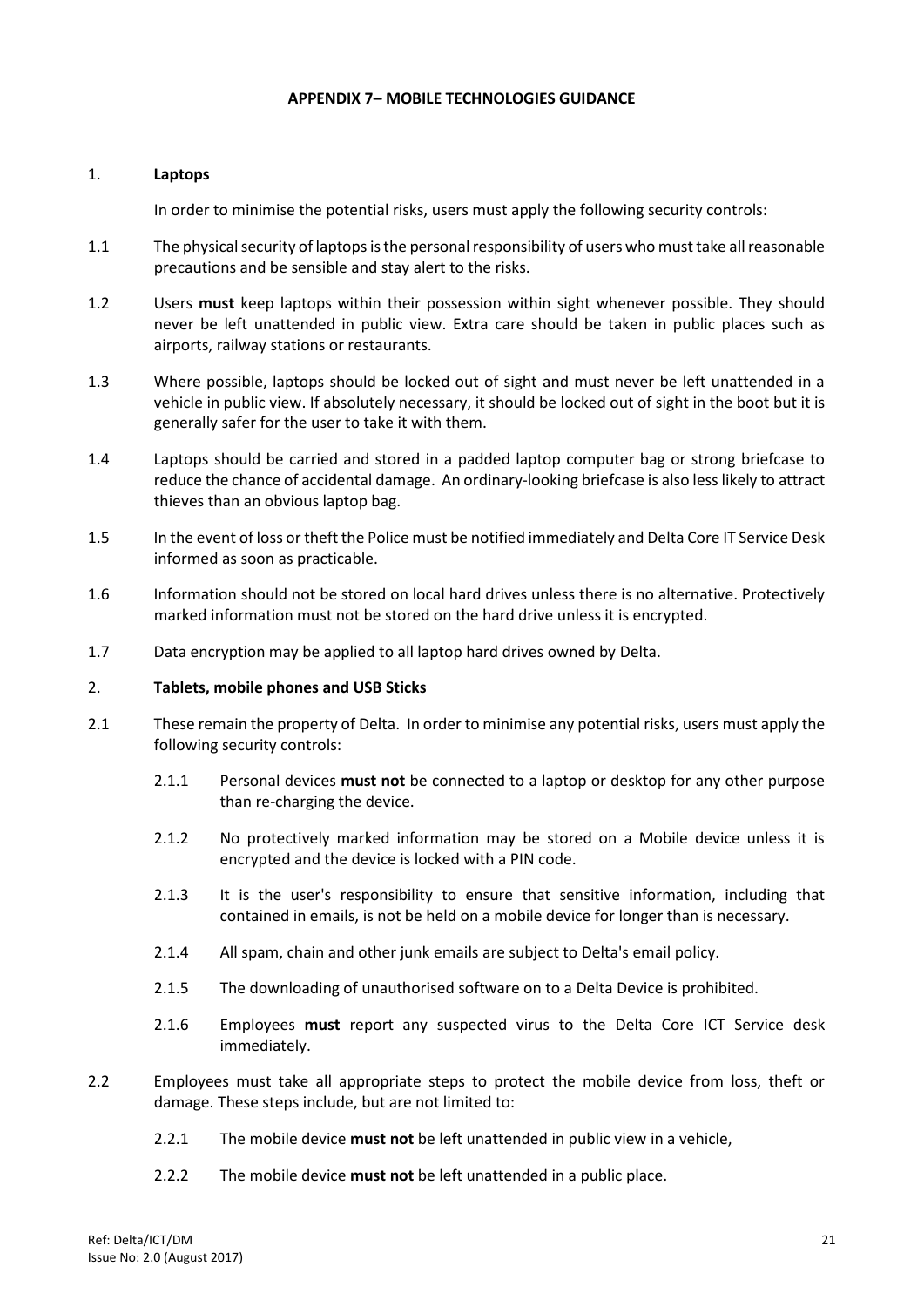- 2.2.3 The keypad **must** be locked at all times when the mobile device is not in use.
- 2.2.4 All mobile devices **must** be password/pin protected.
- 2.2.5 Users should be aware that Delta may deploy software to monitor the use of removable media devices and the transfer of information to and from all removable media devices and Delta owned IT equipment. It may prohibit the use of devices that have not been recorded on the Delta IT Asset Register. Management reports may be generated and used to support internal and external audit.
- 2.2.6 Damaged, faulty or infected devices must not be used.
- 2.2.7 Up-to date virus and malware checking software must be operational on both the machine from which the information is taken and the machine on to which the data is to be loaded. In order to implement this, it is necessary to regularly plug laptops into the Delta network.
- 2.2.8 If whilst using removable media the checking software indicates there is a problem, use of the device must be stopped immediately and Delta Core ICT Services informed so it can be recorded as an incident.